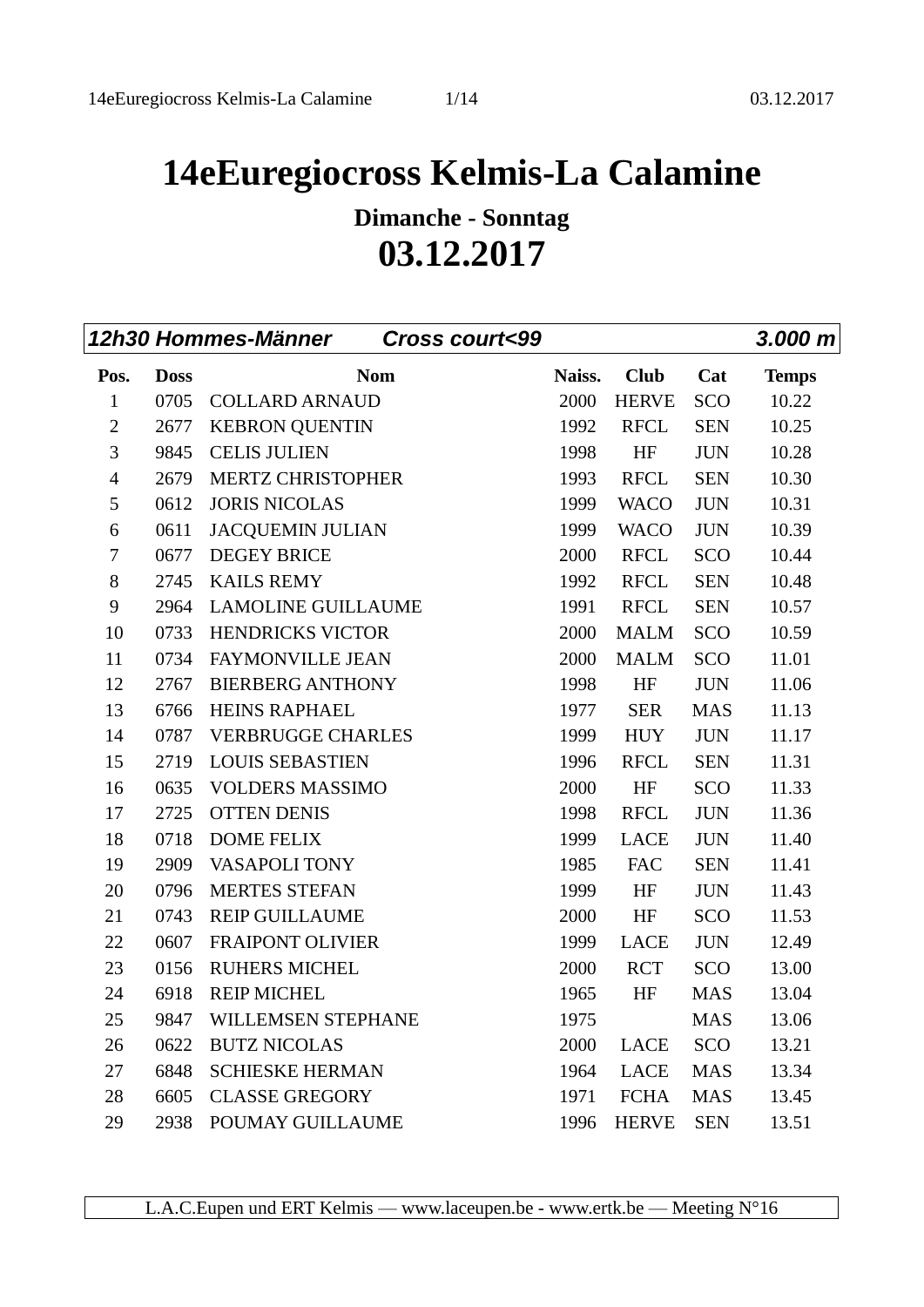|                |             | 12h50 Filles-Mädchen<br>Cadettes 03-04 |        |              |            | 2.000 m      |
|----------------|-------------|----------------------------------------|--------|--------------|------------|--------------|
| Pos.           | <b>Doss</b> | <b>Nom</b>                             | Naiss. | <b>Club</b>  | Cat        | <b>Temps</b> |
| $\mathbf{1}$   | 1661        | <b>ROUXHET JUSTINE</b>                 | 2003   | <b>SER</b>   | CAD        | 8.16         |
| $\mathbf{2}$   | 1423        | <b>HUBINGER LYNN</b>                   | 2004   | <b>LACE</b>  | CAD        | 8.17         |
| 3              | 1773        | <b>VERBRUGGE EMMA</b>                  | 2003   | <b>HUY</b>   | CAD        | 8.18         |
| $\overline{4}$ | 1426        | <b>GABRIEL MANON</b>                   | 2004   | HF           | CAD        | 8.19         |
| 5              | 1548        | <b>KOLL LOLA</b>                       | 2004   | <b>HERVE</b> | CAD        | 8.24         |
| 6              | 1657        | <b>LEFEVRE ELOISE</b>                  | 2004   | <b>SER</b>   | <b>CAD</b> | 8.25         |
| $\tau$         | 1488        | <b>MARTINEZ LISA</b>                   | 2003   | HF           | CAD        | 8.29         |
| 8              | 1419        | <b>SIMON OLIVIA</b>                    | 2003   | HF           | CAD        | 8.31         |
| 9              | 1487        | <b>HERBET CORALIE</b>                  | 2003   | HF           | CAD        | 8.38         |
| 10             | 0368        | <b>RUHERS NOOR</b>                     | 2004   | <b>RCT</b>   | CAD        | 8.43         |
| 11             | 1498        | <b>BEAUDOINT ANNE LISE</b>             | 2004   | <b>FCHA</b>  | CAD        | 8.44         |
| 12             | 1648        | <b>FRACASSI OLIVIA</b>                 | 2004   | <b>HERVE</b> | CAD        | 8.45         |
| 13             | 1446        | <b>VOLKERS ANAIS</b>                   | 2003   | <b>RFCL</b>  | <b>CAD</b> | 8.52         |
| 14             | 1356        | <b>BREVER EVE</b>                      | 2003   | <b>HERVE</b> | CAD        | 9.08         |
| 15             | 1447        | <b>JEHIN JULIETTE</b>                  | 2003   | <b>RFCL</b>  | CAD        | 9.17         |
| 16             | 1658        | <b>LEMACHE FANNY</b>                   | 2004   | <b>SER</b>   | CAD        | 9.21         |
| 17             | 1486        | <b>DUVIVIER AURORE</b>                 | 2004   | HF           | CAD        | 9.22         |
| 18             | 0369        | <b>RUHERS EDEN</b>                     | 2004   | <b>RCT</b>   | CAD        | 9.40         |
| 19             | 1857        | <b>GELUK FLORENCE</b>                  | 2003   | <b>HERVE</b> | <b>CAD</b> | 9.44         |
| 20             | 1782        | <b>JENNES FLORENCE</b>                 | 2004   | <b>HERVE</b> | <b>CAD</b> | 9.48         |
| 21             | 1357        | <b>BREVER MARGAUX</b>                  | 2003   | <b>HERVE</b> | CAD        | 9.51         |
| 22             | 1848        | <b>LEMMENS CHLOE</b>                   | 2003   | <b>RFCL</b>  | CAD        | 9.56         |
| 23             | 1781        | <b>JENNES ESTELLE</b>                  | 2004   | <b>HERVE</b> | CAD        | 10.39        |
| 24             | 1676        | <b>FOGUENNE MARIE FRANCE</b>           | 2004   | HF           | <b>CAD</b> | 10.58        |

|                             |             | 13h10 Garçons-Jungen<br><b>Cadets 03-04</b> |        |              |            | $2.000$ m    |
|-----------------------------|-------------|---------------------------------------------|--------|--------------|------------|--------------|
| Pos.                        | <b>Doss</b> | <b>Nom</b>                                  | Naiss. | <b>Club</b>  | Cat        | <b>Temps</b> |
|                             | 1460        | <b>THIRION DIEGO</b>                        | 2003   | HF           | <b>CAD</b> | 7.03         |
| $\mathcal{D}_{\mathcal{L}}$ | 1459        | <b>CHARLET BRIART LOUIS</b>                 | 2003   | HF           | <b>CAD</b> | 7.22         |
| 3                           | 1610        | <b>REIP MARTIN</b>                          | 2003   | HF           | <b>CAD</b> | 7.25         |
| 4                           | 1443        | <b>ALPESSE QUENTIN</b>                      | 2004   | <b>FCHA</b>  | <b>CAD</b> | 7.39         |
|                             | 1375        | <b>THIBERT REGIS</b>                        | 2004   | <b>HERVE</b> | <b>CAD</b> | 7.44         |
| 6                           | 1702.       | PAULISSEN GUILLAUME                         | 2003   | <b>HUY</b>   | CAD        | 7.45         |
|                             |             |                                             |        |              |            |              |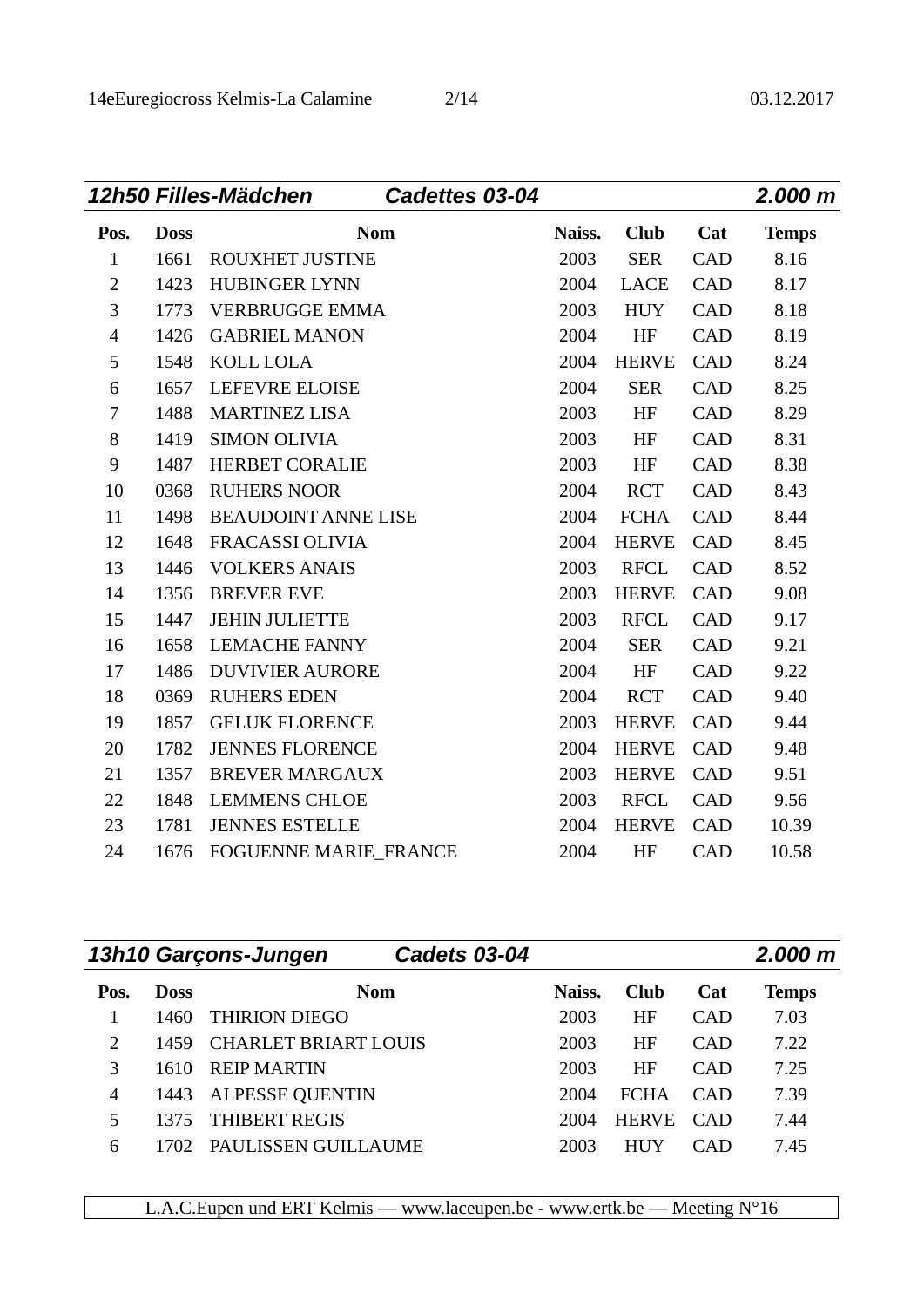| Pos. | <b>Doss</b> | <b>Nom</b>               | Naiss. | <b>Club</b>  | Cat        | <b>Temps</b> |
|------|-------------|--------------------------|--------|--------------|------------|--------------|
| 7    | 1502        | <b>ESPAGNET MATHIS</b>   | 2003   | <b>HUY</b>   | <b>CAD</b> | 7.46         |
| 8    | 1444        | <b>DANON JULIEN</b>      | 2004   | <b>FCHA</b>  | <b>CAD</b> | 7.48         |
| 9    | 1717        | <b>DUYSINX TOM</b>       | 2004   | <b>HUY</b>   | <b>CAD</b> | 7.50         |
| 10   | 1440        | <b>SCHODER HUGO</b>      | 2004   | <b>FCHA</b>  | <b>CAD</b> | 7.56         |
| 11   | 1507        | VANGEENBERGEN HUGO       | 2004   | <b>RFCL</b>  | <b>CAD</b> | 8.07         |
| 12   | 1441        | <b>GAVA ARTURO</b>       | 2004   | <b>FCHA</b>  | <b>CAD</b> | 8.18         |
| 13   | 1666        | <b>DESQUEVE JEAN</b>     | 2003   | <b>SER</b>   | <b>CAD</b> | 8.22         |
| 14   | 1372        | <b>JEUKENNE MARTIN</b>   | 2003   | <b>HERVE</b> | <b>CAD</b> | 8.24         |
| 15   | 1740        | <b>ALDENHOFF ARTHUR</b>  | 2003   | <b>HERVE</b> | <b>CAD</b> | 8.29         |
| 16   | 1424        | <b>NADRIN BENJAMIN</b>   | 2003   | <b>SPA</b>   | <b>CAD</b> | 8.47         |
| 17   | 1557        | <b>SCHIESKE MAXIME</b>   | 2004   | LACE         | <b>CAD</b> | 8.51         |
| 18   | 1670        | <b>STINI ZACARIA</b>     | 2004   | HF           | <b>CAD</b> | 8.56         |
| 19   | 1630        | <b>LANNEES GABRIEL</b>   | 2004   | HF           | <b>CAD</b> | 9.10         |
| 20   | 1870        | <b>BOVY VICTOR</b>       | 2004   | <b>HERVE</b> | <b>CAD</b> | 9.19         |
| 21   | 1641        | <b>GARNIER GUILLAUME</b> | 2004   | <b>HERVE</b> | <b>CAD</b> | 10.09        |

| 13h25 Garçons-Jungen<br>Scolaires 01-02<br>4.000 m |             |                         |        |              |            |              |
|----------------------------------------------------|-------------|-------------------------|--------|--------------|------------|--------------|
| Pos.                                               | <b>Doss</b> | <b>Nom</b>              | Naiss. | <b>Club</b>  | Cat        | <b>Temps</b> |
| $\mathbf{1}$                                       | 3153        | <b>HOLPER NICLAS</b>    | 2002   | <b>HF</b>    | SCO        | 15.10        |
| $\overline{2}$                                     | 3204        | PIRNAY JULIEN           | 2001   | <b>FCHA</b>  | SCO        | 15.15        |
| 3                                                  | 3121        | HUTSCHEMACKERS COLIN    | 2002   | <b>HERVE</b> | SCO        | 15.18        |
| 4                                                  | 3159        | <b>GABRIEL FLORENT</b>  | 2001   | <b>HF</b>    | SCO        | 15.19        |
| 5                                                  | 9853        | <b>SABBE KLAAS</b>      | 2002   | <b>HERVE</b> | <b>SCO</b> | 15.20        |
| 6                                                  | 3185        | <b>GROULARD MARTIN</b>  | 2001   | <b>HF</b>    | SCO        | 15.21        |
| 7                                                  | 3113        | <b>QUERINJEAN RUBEN</b> | 2001   | <b>WACO</b>  | SCO        | 15.30        |
| 8                                                  | 3303        | DE FROIDEMONT GUILLAUME | 2001   | <b>SPA</b>   | SCO        | 15.46        |
| 9                                                  | 3286        | <b>CABO ADRIEN</b>      | 2002   | HF           | SCO        | 15.48        |
| 10                                                 | 3192        | <b>DUVIVIER ARNAUD</b>  | 2002   | <b>HF</b>    | SCO        | 15.56        |
| 11                                                 | 3462        | <b>SMAGGHE CLEMENT</b>  | 2002   | <b>HF</b>    | SCO        | 15.57        |
| 12                                                 | 3186        | <b>EL BADI DRISS</b>    | 2001   | <b>HF</b>    | SCO        | 16.01        |
| 13                                                 | 3178        | <b>CLASSE ANTHONY</b>   | 2001   | <b>FCHA</b>  | SCO        | 16.12        |
| 14                                                 | 3353        | <b>VLASSIS LAURENT</b>  | 2002   | <b>RFCL</b>  | SCO        | 16.17        |
| 15                                                 | 3156        | <b>REYNDERS SIMON</b>   | 2001   | <b>HF</b>    | SCO        | 16.51        |
| 16                                                 | 3299        | PIRENNE ANTOINE         | 2002   | <b>HERVE</b> | <b>SCO</b> | 17.53        |
| 17                                                 | 3165        | <b>COURARD BAPTISTE</b> | 2001   | <b>SPA</b>   | SCO        | 18.51        |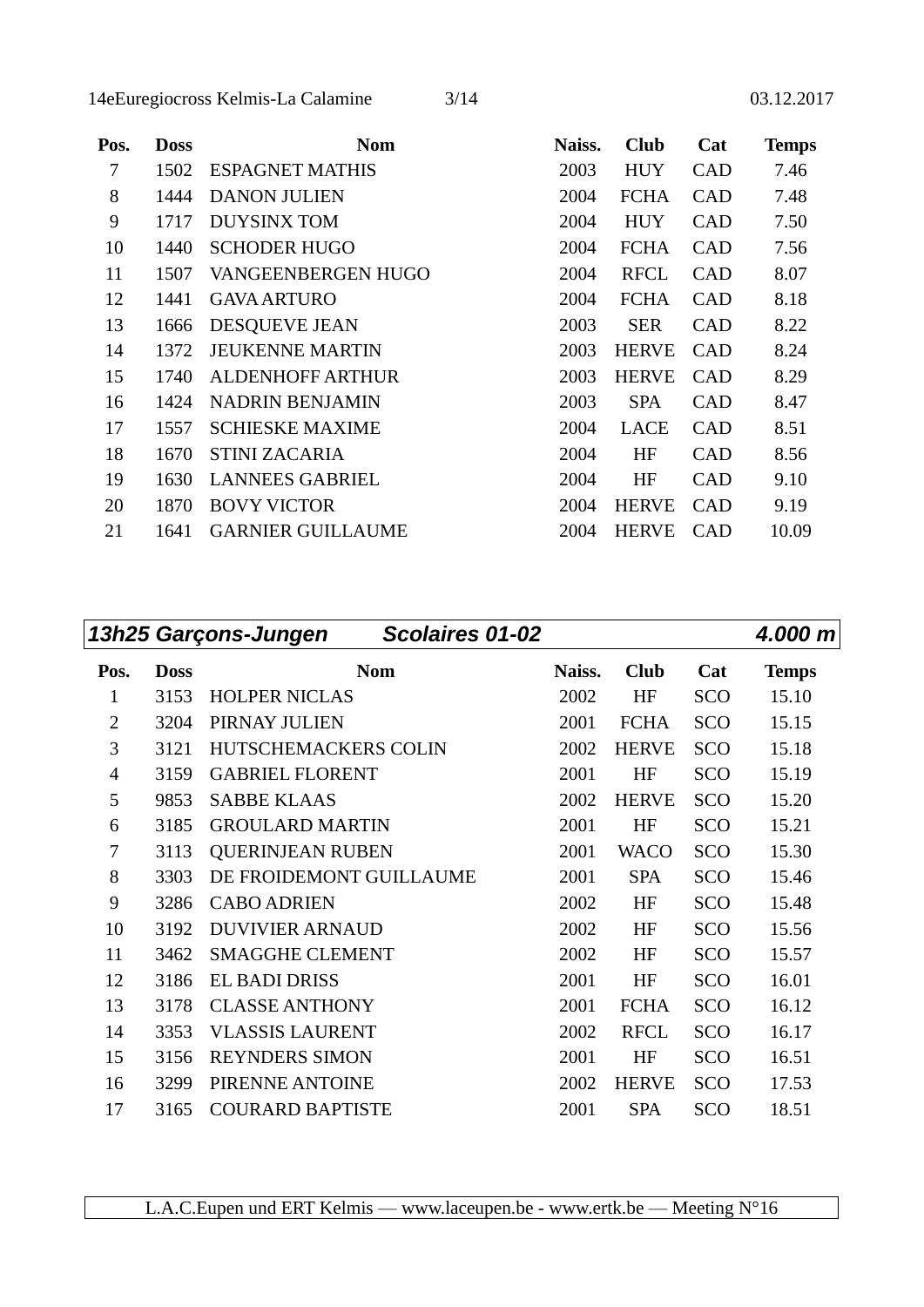| 2.300 m<br>Scolaires 01-02<br>13h45 Dames-Frauen |             |                          |        |              |            |              |
|--------------------------------------------------|-------------|--------------------------|--------|--------------|------------|--------------|
| Pos.                                             | <b>Doss</b> | <b>Nom</b>               | Naiss. | <b>Club</b>  | Cat        | <b>Temps</b> |
| $\mathbf{1}$                                     | 3465        | <b>GUILLICK JULIETTE</b> | 2001   | <b>WACO</b>  | <b>SCO</b> | 9.42         |
| 2                                                | 3539        | <b>BOLDO SOPHIE</b>      | 2002   | <b>HF</b>    | <b>SCO</b> | 9.47         |
| 3                                                | 3455        | <b>AHN ZOE</b>           | 2002   | <b>LACE</b>  | <b>SCO</b> | 10.06        |
| $\overline{4}$                                   | 3470        | <b>MUYLKENS ARMELLE</b>  | 2001   | <b>HERVE</b> | <b>SCO</b> | 10.20        |
| 5                                                | 3704        | <b>WILLEMSENS EMMA</b>   | 2002   | <b>HERVE</b> | <b>SCO</b> | 11.13        |
| 6                                                | 3555        | <b>MARITANO ALICIA</b>   | 2002   | <b>HF</b>    | <b>SCO</b> | 11.31        |
| 7                                                | 3528        | <b>CLOOTS LEILA</b>      | 2002   | <b>RFCL</b>  | <b>SCO</b> | 11.38        |
| 8                                                | 3594        | <b>OUAHDANE WAFAA</b>    | 2002   | <b>HF</b>    | <b>SCO</b> | 11.54        |
| 9                                                | 3682        | <b>DECYLDE CHLOE</b>     | 2001   | <b>RFCL</b>  | <b>SCO</b> | 12.10        |
| 10                                               | 3600        | <b>SMEETS PAULINE</b>    | 2002   | <b>HERVE</b> | <b>SCO</b> | 13.17        |
|                                                  |             |                          |        |              |            |              |

| 13h45 Dames-Frauen          |             |                            |            | Juniores 99-00 |        |             |            | $3,300 \; \rm{m}$ |
|-----------------------------|-------------|----------------------------|------------|----------------|--------|-------------|------------|-------------------|
| Pos.                        | <b>Doss</b> |                            | <b>Nom</b> |                | Naiss. | <b>Club</b> | Cat        | <b>Temps</b>      |
|                             | 0556        | <b>HENRARD ELEA</b>        |            |                | 1999   | <b>LACE</b> | <b>JUN</b> | 13.18             |
| $\mathcal{D}_{\mathcal{A}}$ | 0061        | <b>MOUKRIME HAJAR</b>      |            |                | 1999   | HF          | <b>JUN</b> | 13.35             |
| 3                           | 0760        | <b>SABBE MARE</b>          |            |                | 1999   | <b>LACE</b> | <b>JUN</b> | 14.05             |
| 4                           | 0722        | <b>FRANCKART CORENTINE</b> |            |                | 2000   | <b>HUY</b>  | <b>JUN</b> | 15.19             |
| 5                           | 0783        | LOPEZ-NAVA PAULINE         |            |                | 1999   | <b>SER</b>  | <b>JUN</b> | 15.57             |
| 6                           | 9852        | DERAIDEUX CHRISTELLE       |            |                | 2000   | LACE        | <b>JUN</b> | 18.32             |
|                             |             |                            |            |                |        |             |            |                   |

|      |             | 13h45 Dames-Frauen<br>Seniores 84-98 |        |              |            | 3.300 m      |
|------|-------------|--------------------------------------|--------|--------------|------------|--------------|
| Pos. | <b>Doss</b> | <b>Nom</b>                           | Naiss. | <b>Club</b>  | Cat        | <b>Temps</b> |
| 1    | 2119        | PHILIPPE CAMILLE                     | 1998   | <b>WACO</b>  | <b>SEN</b> | 13.36        |
| 2    | 2131        | <b>KRAMER MAUREEN</b>                | 1998   | <b>HERVE</b> | <b>SEN</b> | 13.39        |
| 3    | 2115        | <b>JACQUEMIN MATHILDE</b>            | 1998   | <b>WACO</b>  | <b>SEN</b> | 13.49        |
| 4    | 2279        | TSAGKAS CASSANDRA                    | 1998   | HF           | <b>SEN</b> | 14.27        |
| 5    | 2120        | DE COCK FLORENCE                     | 1992   | <b>WACO</b>  | <b>SEN</b> | 15.00        |
| 6    | 2236        | <b>FORTHOMME MARJORIE</b>            | 1994   | <b>HF</b>    | <b>SEN</b> | 15.02        |
| 7    | 2193        | <b>MOSTERT PAULINE</b>               | 1997   | HF           | <b>SEN</b> | 15.29        |
| 8    | 2148        | NIZET ALICIA                         | 1993   | <b>SPA</b>   | <b>SEN</b> | 15.32        |
| 9    | 2142        | VAN LANKER JORDANA                   | 1992   | <b>HF</b>    | <b>SEN</b> | 16.45        |
| 10   | 2312        | <b>DELAHAUT MAROUSHA</b>             | 1998   | <b>SER</b>   | <b>SEN</b> | 20.00        |
|      |             |                                      |        |              |            |              |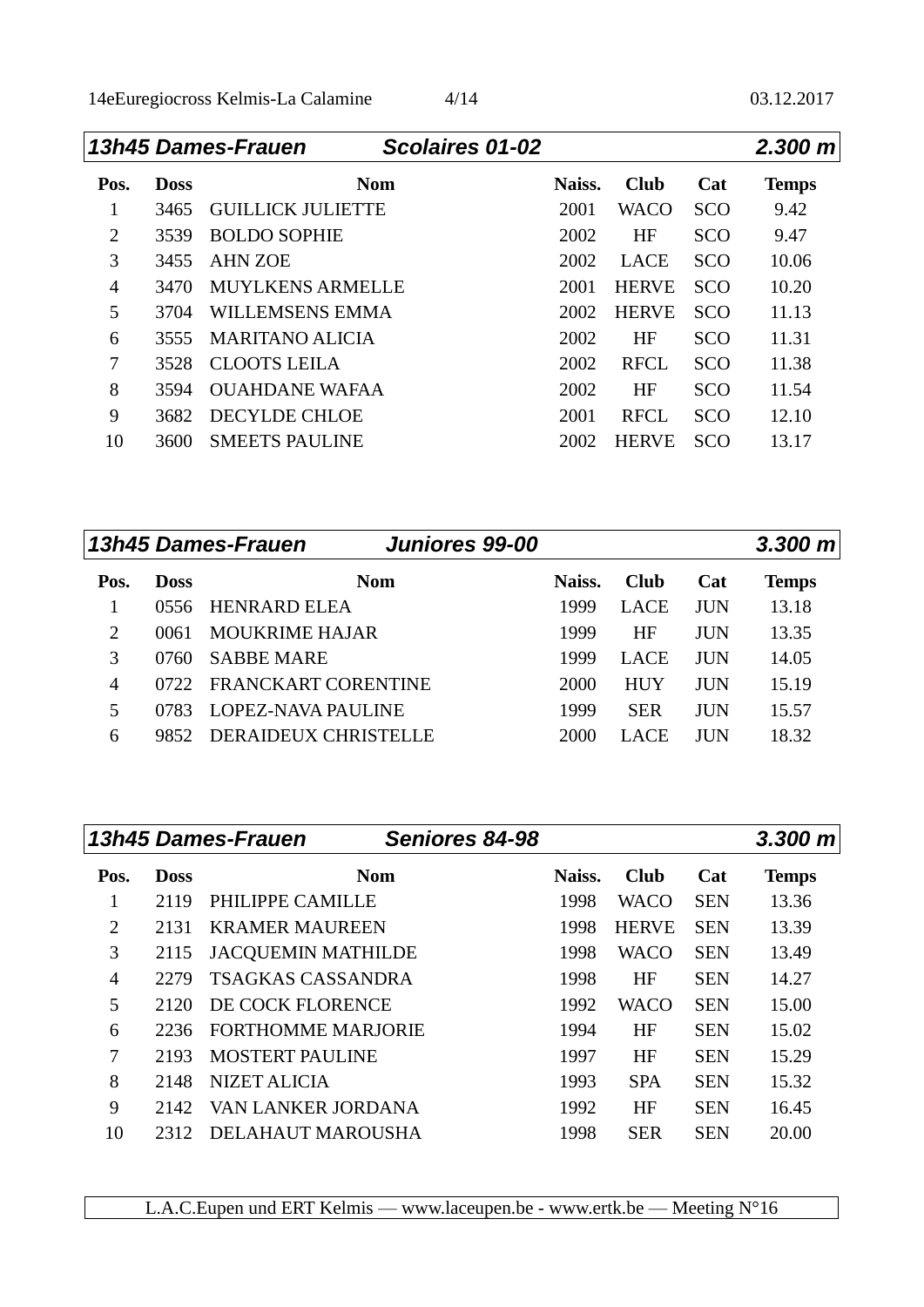| 13h45 Dames-Frauen |             |                           | Ainées $< 83$ |        |             |            | $3.300 \; \text{m}$ |
|--------------------|-------------|---------------------------|---------------|--------|-------------|------------|---------------------|
| Pos.               | <b>Doss</b> | <b>Nom</b>                |               | Naiss. | <b>Club</b> | Cat        | <b>Temps</b>        |
|                    | 4020        | <b>MENTEN RENEE</b>       |               | 1978   | <b>WACO</b> | <b>MAS</b> | 14.59               |
| 2                  | 4238        | <b>DRESSEN LAURENCE</b>   |               | 1975   | FAC         | <b>MAS</b> | 15.26               |
| 3                  | 4107        | <b>LAMBRINY PHILIS</b>    |               | 1973   | RECL.       | <b>MAS</b> | 15.37               |
| 4                  | 4095        | <b>BELLIERE SYLVIE</b>    |               | 1974   | <b>FCHA</b> | <b>MAS</b> | 16.29               |
| 5                  | 4201        | <b>FRANSSEN GEORGETTE</b> |               | 1960   | LACE.       | <b>MAS</b> | 19.06               |
|                    |             |                           |               |        |             |            |                     |

|                |             | 14h15 Filles-Mädchen<br><b>Benjamines 09-10</b> |        |              |            | 0.600 m      |
|----------------|-------------|-------------------------------------------------|--------|--------------|------------|--------------|
| Pos.           | <b>Doss</b> | <b>Nom</b>                                      | Naiss. | <b>Club</b>  | Cat        | <b>Temps</b> |
| $\mathbf{1}$   | 2361        | <b>SCHILLEWAERT LILLY</b>                       | 2009   | HF           | <b>BEN</b> | 2.38         |
| $\overline{2}$ | 2538        | <b>WINTQUIN MAYA</b>                            | 2009   | <b>SPA</b>   | <b>BEN</b> | 2.39         |
| 3              | 2682        | <b>FICHER VIOLETTE</b>                          | 2009   | <b>HERVE</b> | <b>BEN</b> | 2.40         |
| $\overline{4}$ | 2639        | PIETTE MAE                                      | 2010   | HF           | <b>BEN</b> | 2.41         |
| 5              | 2641        | <b>BARTHOLOME AUDE</b>                          | 2009   | HF           | <b>BEN</b> | 2.42         |
| 6              | 2318        | <b>NICOLAI FLAVIE</b>                           | 2009   | <b>HERVE</b> | <b>BEN</b> | 2.43         |
| $\tau$         | 2447        | <b>LEPOINT SOLENE</b>                           | 2009   | <b>RFCL</b>  | <b>BEN</b> | 2.44         |
| 8              | 2312        | <b>MOOR JULIA</b>                               | 2009   | <b>WACO</b>  | <b>BEN</b> | 2.48         |
| 9              | 2949        | <b>GASIA NOEMIE</b>                             | 2009   | <b>WACO</b>  | <b>BEN</b> | 2.49         |
| 10             | 2597        | <b>CORTES LECLOU SOLENE</b>                     | 2009   | <b>RFCL</b>  | <b>BEN</b> | 2.50         |
| 11             | 2820        | DELVENNE VALENTINE                              | 2009   | <b>WACO</b>  | <b>BEN</b> | 2.52         |
| 12             | 0627        | VAN KERKHOVEN RONJA                             | 2009   | LACE         | <b>BEN</b> | 2.53         |
| 13             | 2620        | NICOLET MARGOT                                  | 2009   | <b>SPA</b>   | <b>BEN</b> | 2.56         |
| 14             | 9959        | PHILIPPART LOLA                                 | 2010   | HF           | <b>BEN</b> | 2.57         |
| 15             | 2364        | LEJEUNE CLARA                                   | 2009   | HF           | <b>BEN</b> | 2.58         |
| 16             | 2663        | <b>GABRIEL JUSTINE</b>                          | 2009   | HF           | <b>BEN</b> | 2.59         |
| 17             | 2594        | <b>GROSJEAN ELOISE</b>                          | 2009   | <b>MALM</b>  | <b>BEN</b> | 3.00         |
| 18             | 2612        | POSTIAU LUCIE                                   | 2010   | <b>RFCL</b>  | <b>BEN</b> | 3.01         |
| 19             | 2391        | <b>BOUDRON CHLOE</b>                            | 2009   | HF           | <b>BEN</b> | 3.02         |
| 20             | 2580        | <b>MIESSEN INES</b>                             | 2010   | <b>HUY</b>   | <b>BEN</b> | 3.03         |
| 21             | 2595        | <b>DETHIER EMMA</b>                             | 2010   | <b>MALM</b>  | <b>BEN</b> | 3.04         |
| 22             | 2360        | <b>STOFFELS ZOE</b>                             | 2010   | HF           | <b>BEN</b> | 3.05         |
| 23             | 2449        | <b>KOLL MANON</b>                               | 2010   | <b>HERVE</b> | <b>BEN</b> | 3.06         |
| 24             | 2359        | <b>WILLEMS ZOE</b>                              | 2010   | <b>LACE</b>  | <b>BEN</b> | 3.07         |
| 25             | 2317        | <b>KING ROSE</b>                                | 2009   | <b>HERVE</b> | <b>BEN</b> | 3.11         |
|                |             |                                                 |        |              |            |              |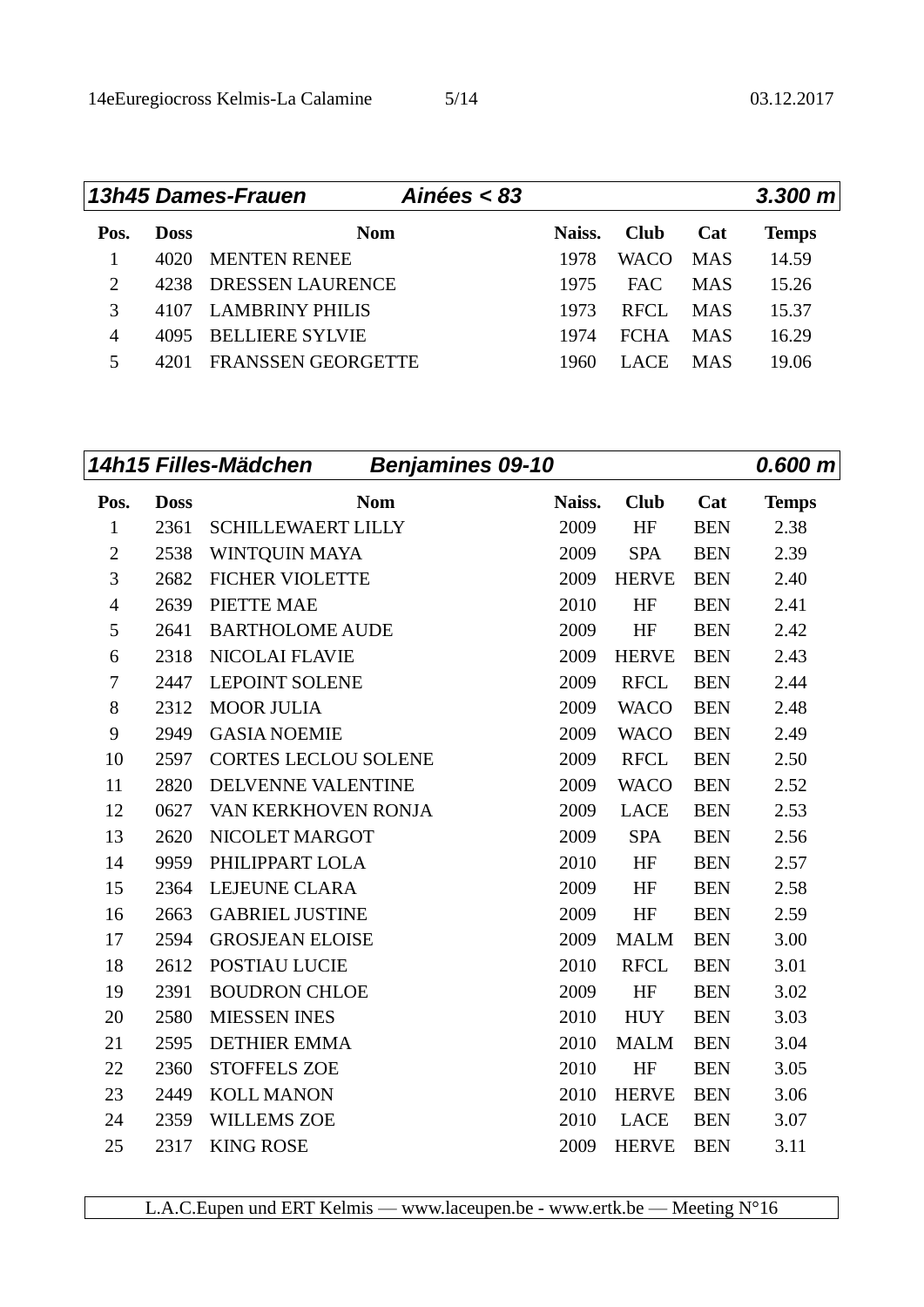| Pos. | <b>Doss</b> | <b>Nom</b>                 | Naiss. | <b>Club</b> | Cat        | <b>Temps</b> |
|------|-------------|----------------------------|--------|-------------|------------|--------------|
| 26   | 2378        | <b>ERRIENS MANON</b>       | 2010   | <b>RFCL</b> | <b>BEN</b> | 3.14         |
| 27   | 2393        | <b>MARITANO CORALINE</b>   | 2009   | HF          | <b>BEN</b> | 3.16         |
| 28   | 2322        | PIERETTI SOFIA             | 2010   | LACE        | <b>BEN</b> | $3.19 -$     |
| 29   | 9857        | <b>SCHOONBROODT EMILIE</b> | 2010   | LAC.        | <b>BEN</b> | 3.21         |
| 30   | 2401        | <b>DOCKIER MANON</b>       | 2010   | RFCL.       | <b>BEN</b> | 3.25         |
| 31   | 2686        | <b>BROUWERS MARION</b>     | 2010   | <b>SER</b>  | <b>BEN</b> | 3.28         |
| 32   |             | 2626 DELRONCHE LISA        | 2010   | HF          | <b>BEN</b> | 3.30         |

| <b>Benjamins 09-10</b><br>14h25 Garçons-Jungen |             |                        |            |        |              | 0.600 m    |              |
|------------------------------------------------|-------------|------------------------|------------|--------|--------------|------------|--------------|
| Pos.                                           | <b>Doss</b> |                        | <b>Nom</b> | Naiss. | <b>Club</b>  | Cat        | <b>Temps</b> |
| 1                                              | 0075        | <b>DOZO ELIOTT</b>     |            | 2009   | <b>RFCL</b>  | <b>BEN</b> | 2.19         |
| $\overline{2}$                                 | 0023        | MBARKI ABDESSALAM      |            | 2009   | <b>RFCL</b>  | <b>BEN</b> | 2.20         |
| 3                                              | 0162        | <b>DUCAT JULIEN</b>    |            | 2009   | <b>FCHA</b>  | <b>BEN</b> | 2.28         |
| $\overline{4}$                                 | 0391        | <b>MORIMONT MAXIME</b> |            | 2010   | <b>SER</b>   | <b>BEN</b> | 2.32         |
| 5                                              | 0262        | <b>SCHILS PABLO</b>    |            | 2009   | <b>SER</b>   | <b>BEN</b> | 2.33         |
| 6                                              | 0099        | <b>DEMARET THIBEAU</b> |            | 2009   | <b>FCHA</b>  | <b>BEN</b> | 2.34         |
| 7                                              | 0359        | <b>JACQUEMIN DIEGO</b> |            | 2009   | HF           | <b>BEN</b> | 2.35         |
| 8                                              | 0100        | <b>GAVA SIMON</b>      |            | 2009   | <b>FCHA</b>  | <b>BEN</b> | 2.36         |
| 9                                              | 0088        | <b>LOGNAY MARTIN</b>   |            | 2009   | <b>SPA</b>   | <b>BEN</b> | 2.37         |
| 10                                             | 0202        | <b>COUNE BRUNO</b>     |            | 2009   | <b>RFCL</b>  | <b>BEN</b> | 2.38         |
| 11                                             | 0402        | <b>MARCHAL RENAN</b>   |            | 2009   | <b>HUY</b>   | <b>BEN</b> | 2.39         |
| 12                                             | 0414        | <b>HOFMAN MATHIS</b>   |            | 2009   | <b>FAC</b>   | <b>BEN</b> | 2.40         |
| 13                                             | 9854        | WINTQUIN OWEN          |            | 2009   |              | <b>BEN</b> | 2.41         |
| 14                                             | 0381        | <b>DENIS IOAN</b>      |            | 2009   | <b>SER</b>   | <b>BEN</b> | 2.43         |
| 15                                             | 0200        | VANSTEENKISTE LOUIS    |            | 2009   | HF           | <b>BEN</b> | 2.44         |
| 16                                             | 0729        | <b>NEZER TOM</b>       |            | 2010   | <b>ATC</b>   | <b>BEN</b> | 2.45         |
| 17                                             | 0578        | POTTEN TIMOTI          |            | 2009   | <b>FCHA</b>  | <b>BEN</b> | 2.46         |
| 18                                             | 0576        | <b>SIMON ANTOINE</b>   |            | 2010   | <b>SPA</b>   | <b>BEN</b> | 2.47         |
| 19                                             | 0014        | <b>DODEUR ALEXIS</b>   |            | 2010   | <b>WACO</b>  | <b>BEN</b> | 2.48         |
| 20                                             | 0373        | <b>GUAY JEREMY</b>     |            | 2010   | <b>FCHA</b>  | <b>BEN</b> | 2.49         |
| 21                                             | 0025        | <b>BOUTET MATHYS</b>   |            | 2009   | <b>HERV</b>  | <b>BEN</b> | 2.50         |
| 22                                             | 0102        | <b>MULS CHIEL</b>      |            | 2010   | <b>FCHA</b>  | <b>BEN</b> | 2.52         |
| 23                                             | 0083        | LEJEUNE THEO           |            | 2009   | HF           | <b>BEN</b> | 2.53         |
| 24                                             | 0437        | <b>MULLER NATHAN</b>   |            | 2010   | <b>MALM</b>  | <b>BEN</b> | 2.54         |
| 25                                             | 0079        | <b>CLOSE YANIS</b>     |            | 2010   | HF           | <b>BEN</b> | 2.55         |
| 26                                             | 0207        | <b>CHARLIER THOMAS</b> |            | 2009   | <b>HERVE</b> | <b>BEN</b> | 2.58         |
| 27                                             | 0076        | VANOOSTHUYSE ROMAIN    |            | 2009   | HF           | <b>BEN</b> | 2.59         |
|                                                |             |                        |            |        |              |            |              |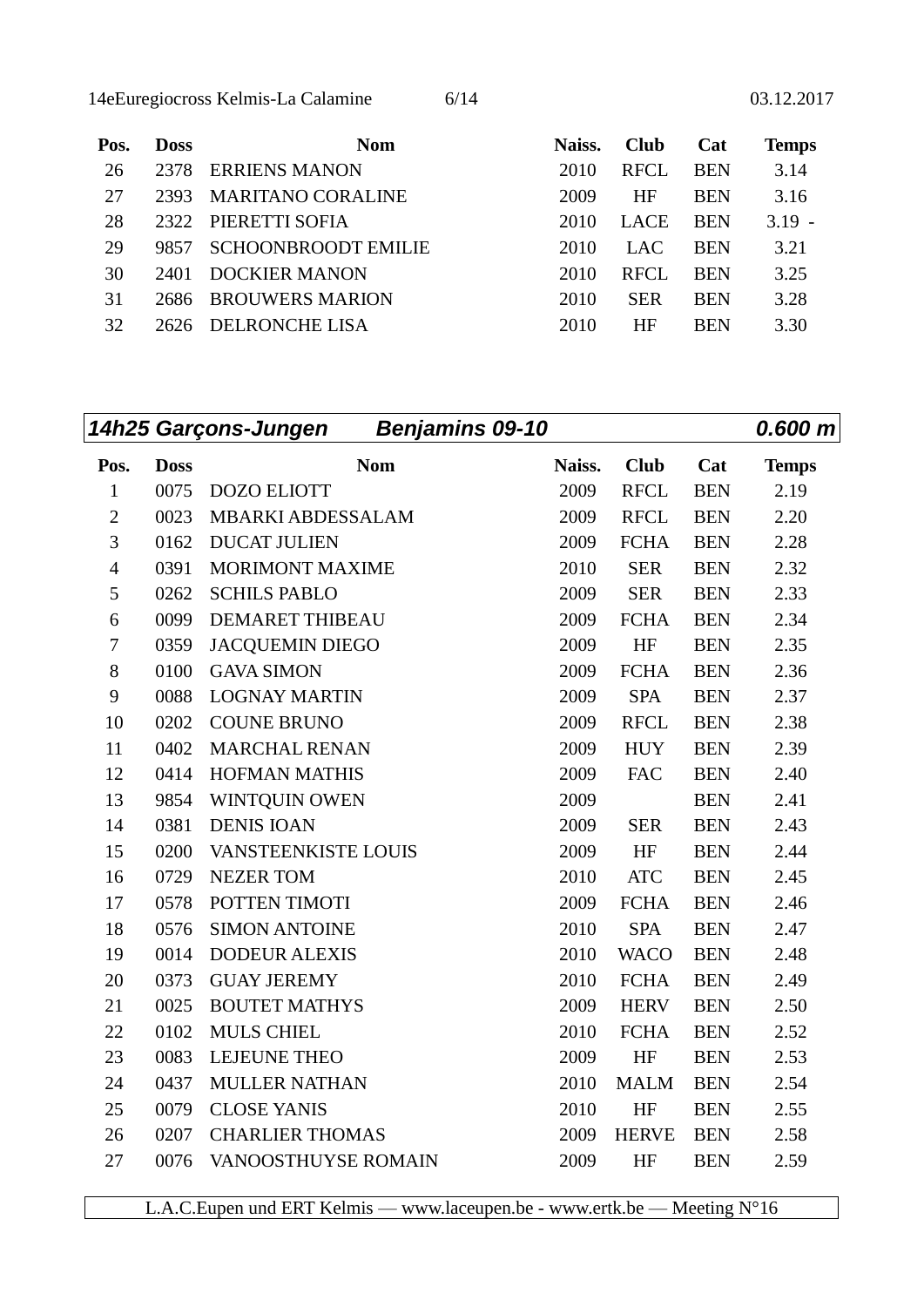| Pos. | <b>Doss</b> | <b>Nom</b>             | Naiss. | <b>Club</b>  | Cat        | <b>Temps</b> |
|------|-------------|------------------------|--------|--------------|------------|--------------|
| 28   | 0650        | <b>RENSONNET ROMEO</b> | 2010   | HF           | <b>BEN</b> | 3.00         |
| 29   | 0101        | <b>MULS MATT</b>       | 2010   | <b>FCHA</b>  | <b>BEN</b> | 3.01         |
| 30   | 9855        | <b>MOOR SACHA</b>      | 2009   | <b>WACO</b>  | <b>BEN</b> | 3.02         |
| 31   | 0156        | <b>BORN NOA</b>        | 2010   | <b>RFCL</b>  | <b>BEN</b> | 3.03         |
| 32   | 0790        | <b>VOLONT ANTOINE</b>  | 2010   | <b>FCHA</b>  | <b>BEN</b> | 3.04         |
| 33   | 0479        | <b>ABRASSART GAREO</b> | 2010   | HF           | <b>BEN</b> | 3.05         |
| 34   | 0012        | <b>CREPIN ARTHUR</b>   | 2009   | <b>HERVE</b> | <b>BEN</b> | 3.06         |
| 35   | 0714        | <b>GRAMS MARTIN</b>    | 2009   | <b>RFCL</b>  | <b>BEN</b> | 3.10         |
| 36   | 9851        | PEIS TROND             | 2009   | <b>ERTK</b>  | <b>BEN</b> | 3.13         |
| 37   | 0507        | <b>JACQUIN ATHUR</b>   | 2010   | <b>SER</b>   | <b>BEN</b> | 3.14         |
| 38   | 0383        | <b>DUVEAU NOAH</b>     | 2009   | <b>SER</b>   | <b>BEN</b> | 3.15         |
| 39   | 0030        | <b>EK MARIUS</b>       | 2009   | <b>HERVE</b> | <b>BEN</b> | 3.21         |
| 40   | 0803        | <b>LENOIR LIAM</b>     | 2010   | LACE         | <b>BEN</b> | 3.34         |
| 41   | 0408        | <b>SEPULCHERE EVAN</b> | 2010   | <b>MALM</b>  | <b>BEN</b> | 3.42         |

|                |             | 14h35 Filles-Mädchen<br><b>Pupilles 07-08</b> |        |              |            | 1.000 m      |
|----------------|-------------|-----------------------------------------------|--------|--------------|------------|--------------|
| Pos.           | <b>Doss</b> | <b>Nom</b>                                    | Naiss. | <b>Club</b>  | Cat        | <b>Temps</b> |
| $\mathbf{1}$   | 5741        | <b>ROYAUX ZOE</b>                             | 2007   | HF           | <b>PUP</b> | 4.02         |
| $\mathbf{2}$   | 6089        | <b>BEKAERT CAMILLE</b>                        | 2007   | $\rm{HF}$    | <b>PUP</b> | 4.03         |
| 3              | 5969        | <b>DECOCK HELENE</b>                          | 2007   | <b>WACO</b>  | <b>PUP</b> | 4.05         |
| $\overline{4}$ | 5671        | <b>LACROIX ANOUCHKA</b>                       | 2008   | <b>WACO</b>  | <b>PUP</b> | 4.09         |
| 5              | 5781        | <b>ERPICUM NORAH</b>                          | 2007   | <b>RFCL</b>  | <b>PUP</b> | 4.12         |
| 6              | 5668        | <b>FRAIKIN ERIN</b>                           | 2008   | <b>WACO</b>  | <b>PUP</b> | 4.17         |
| 7              | 5742        | VANOOSTHUYSE ELYNE                            | 2007   | HF           | <b>PUP</b> | 4.21         |
| 8              | 5769        | <b>CARMANS FLEUR</b>                          | 2008   | <b>FCHA</b>  | <b>PUP</b> | 4.24         |
| 9              | 5879        | VANSTEENKISTE MARIE                           | 2007   | HF           | <b>PUP</b> | 4.25         |
| 10             | 5685        | <b>FICHANT EMMA</b>                           | 2007   | <b>WACO</b>  | <b>PUP</b> | 4.26         |
| 11             | 5939        | <b>DUJARDIN EMMA</b>                          | 2008   | <b>FCHA</b>  | <b>PUP</b> | 4.27         |
| 12             | 5688        | <b>JEUKENNE NINA</b>                          | 2007   | <b>HERVE</b> | <b>PUP</b> | 4.28         |
| 13             | 5938        | <b>DUBUISSON DELPHINE</b>                     | 2008   | <b>FCHA</b>  | <b>PUP</b> | 4.29         |
| 14             | 6106        | <b>HENRY LEA</b>                              | 2007   | <b>HERVE</b> | <b>PUP</b> | 4.30         |
| 15             | 5679        | <b>ASA MELIS</b>                              | 2008   | <b>HERVE</b> | <b>PUP</b> | 4.32         |
| 16             | 6304        | <b>SCHRYNEN</b> gaelle                        | 2008   | <b>WACO</b>  | <b>PUP</b> | 4.33         |
| 17             | 6297        | <b>BRANDT EMMY</b>                            | 2007   | <b>HERVE</b> | <b>PUP</b> | 4.34         |
| 18             | 5887        | <b>COUNE CAMILLE</b>                          | 2007   | <b>RFCL</b>  | <b>PUP</b> | 4.36         |
| 19             | 6091        | <b>GREGOIRE ENORA</b>                         | 2007   | <b>SPA</b>   | <b>PUP</b> | 4.37         |
| 20             | 5760        | <b>LOGNAY JULIA</b>                           | 2007   | <b>SPA</b>   | <b>PUP</b> | 4.38         |
|                |             |                                               |        |              |            |              |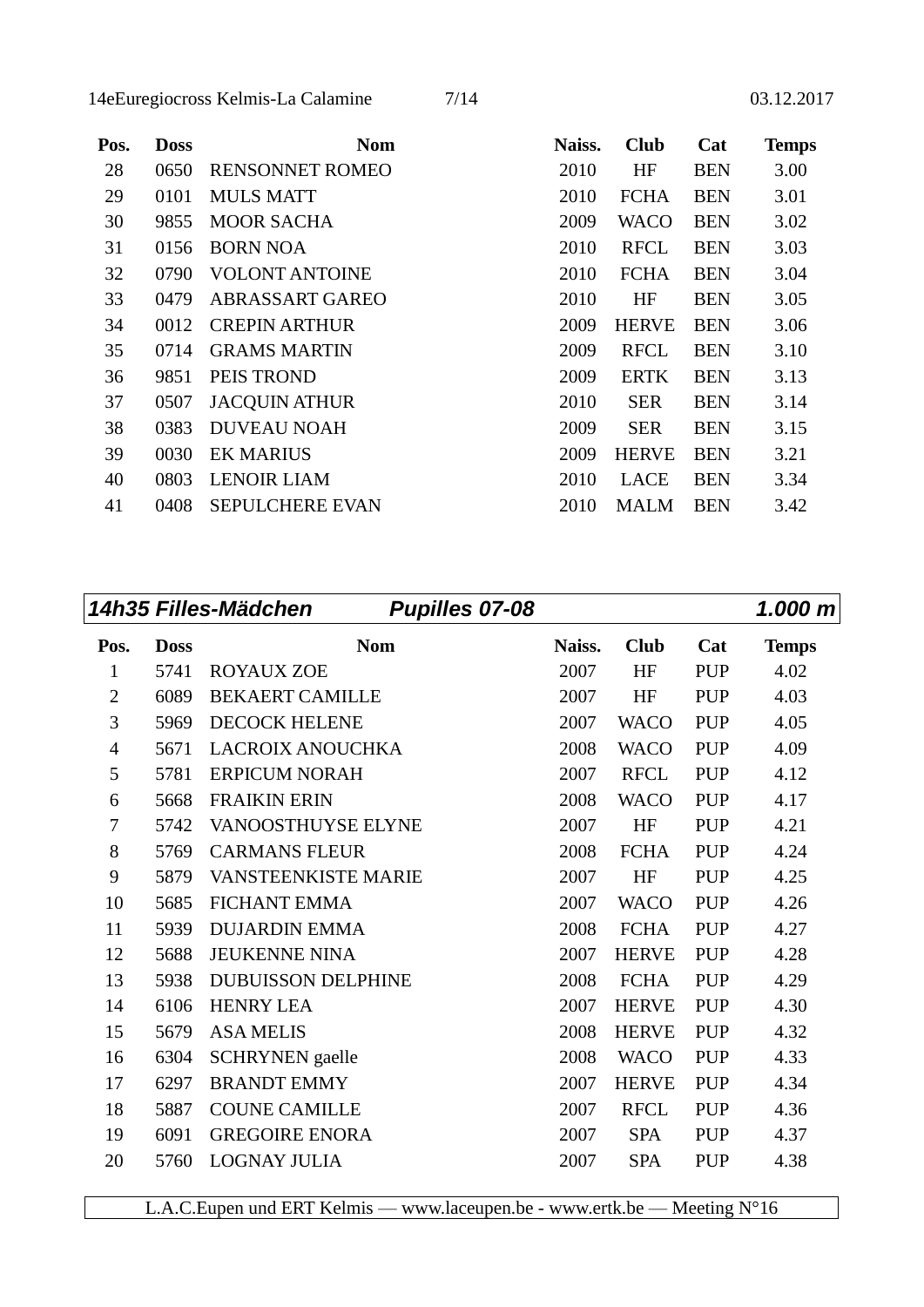| Pos. | <b>Doss</b> | <b>Nom</b>               | Naiss. | <b>Club</b>  | Cat        | <b>Temps</b> |
|------|-------------|--------------------------|--------|--------------|------------|--------------|
| 21   | 5872        | <b>KUCKART AMELIE</b>    | 2008   | LACE         | <b>PUP</b> | 4.40         |
| 22   | 6340        | <b>D'AFFNAY JULIA</b>    | 2008   | <b>HERVE</b> | PUP        | 4.44         |
| 23   | 5970        | <b>MEEUS SIEN</b>        | 2007   | <b>WACO</b>  | <b>PUP</b> | 4.45         |
| 24   | 5747        | <b>DELCOUR MARIE</b>     | 2007   | HF           | <b>PUP</b> | 4.46         |
| 25   | 6291        | DOZO MARGOT              | 2008   | <b>RFCL</b>  | <b>PUP</b> | 4.47         |
| 26   | 5877        | PIRON OLIVIA             | 2007   | HF           | <b>PUP</b> | 4.48         |
| 27   | 5687        | HABSCH FLORIANE          | 2008   | <b>HERVE</b> | <b>PUP</b> | 4.49         |
| 28   | 5667        | <b>ERNST LOU ANNE</b>    | 2007   | <b>WACO</b>  | <b>PUP</b> | 4.50         |
| 29   | 5998        | <b>EVRARD LUCIE</b>      | 2008   | <b>SPA</b>   | <b>PUP</b> | 4.51         |
| 30   | 5683        | <b>DURU SASHA</b>        | 2008   | <b>HERVE</b> | <b>PUP</b> | 4.52         |
| 31   | 5755        | <b>GARSOUX EDEN</b>      | 2007   | <b>SPA</b>   | <b>PUP</b> | 4.56         |
| 32   | 6274        | VAN DE WOUWER ELSA       | 2008   | <b>SER</b>   | <b>PUP</b> | 4.57         |
| 33   | 6092        | <b>GREGOIRE MARION</b>   | 2007   | <b>SPA</b>   | <b>PUP</b> | 4.58         |
| 34   | 6298        | <b>KINET SARAH</b>       | 2008   | <b>HUY</b>   | <b>PUP</b> | 4.59         |
| 35   | 6090        | RENSONNET CLEMENTINE     | 2007   | HF           | <b>PUP</b> | 5.02         |
| 36   | 6487        | <b>MALAGOLI SASHA</b>    | 2007   | HF           | <b>PUP</b> | 5.04         |
| 37   | 6114        | <b>LEMAIRE ELOISE</b>    | 2008   | <b>SPA</b>   | <b>PUP</b> | 5.06         |
| 38   | 6132        | DELRONCHE TESS           | 2007   | HF           | <b>PUP</b> | 5.09         |
| 39   | 6428        | STAPELLE OLIVAI          | 2007   | <b>WACO</b>  | <b>PUP</b> | 5.10         |
| 40   | 5773        | <b>CAMBIER CHLOE</b>     | 2007   | <b>FCHA</b>  | <b>PUP</b> | 5.11         |
| 41   | 5664        | <b>ASSOULI FARRAH</b>    | 2008   | LACE         | <b>PUP</b> | 5.13         |
| 42   | 6569        | <b>SCHOONBROODT CLEO</b> | 2007   | LACE         | <b>PUP</b> | 5.14         |
| 43   | 6450        | <b>HEUTS SALOME</b>      | 2008   | <b>HERVE</b> | <b>PUP</b> | 5.16         |
| 44   | 6208        | RANQUET LAFFINEUR LEA    | 2008   | <b>SER</b>   | <b>PUP</b> | 5.17         |
| 45   | 5799        | <b>DUCARME CAMILLE</b>   | 2008   | HUY          | <b>PUP</b> | 5.21         |
| 46   | 6332        | PRAVATA LOLA             | 2007   | <b>HERVE</b> | <b>PUP</b> | 5.22         |
| 47   | 5817        | <b>GUILLEMIN ELOISE</b>  | 2007   | HF           | <b>PUP</b> | 5.23         |
| 48   | 6156        | LELOTTE ELEONORE         | 2008   | <b>HERVE</b> | <b>PUP</b> | 5.53         |
| 49   | 6288        | <b>STEELS VITALIBNE</b>  | 2008   | <b>FCHA</b>  | <b>PUP</b> | 6.04         |

|                             |             | 14h45 Garçons-Jungen    | <b>Pupilles 07-08</b> |        |              |            | 1.000 $m$    |
|-----------------------------|-------------|-------------------------|-----------------------|--------|--------------|------------|--------------|
| Pos.                        | <b>Doss</b> |                         | <b>Nom</b>            | Naiss. | <b>Club</b>  | Cat        | <b>Temps</b> |
|                             | 2999        | <b>BOVI ROMAIN</b>      |                       | 2007   | <b>RFCL</b>  | <b>PUP</b> | 3.46         |
| $\mathcal{D}_{\mathcal{A}}$ | 2854        | EVRARD AYMERIC          |                       | 2007   | <b>SER</b>   | <b>PUP</b> | 3.48         |
| 3                           | 3130        | <b>VANDEPERTE LOUIS</b> |                       | 2007   | <b>WACO</b>  | <b>PUP</b> | 3.49         |
| 4                           | 3097        | <b>FICHER AUGUSTIN</b>  |                       | 2007   | <b>HERVE</b> | <b>PUP</b> | 3.50         |
| 5                           | 3060        | WITWROUW MAXENCE        |                       | 2007   | <b>HF</b>    | <b>PUP</b> | 3.54         |
|                             |             |                         |                       |        |              |            |              |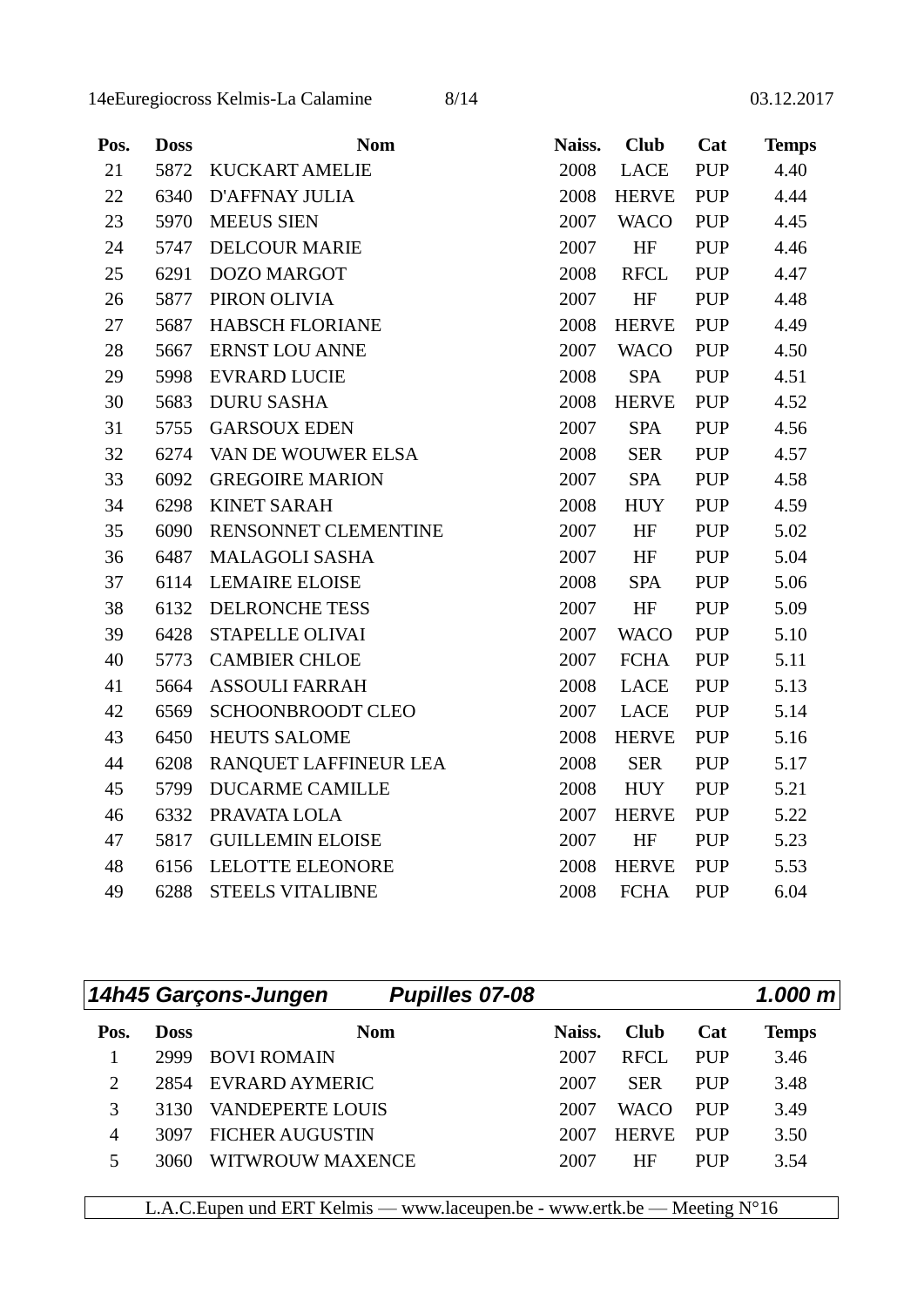| Pos.   | <b>Doss</b> | <b>Nom</b>               | Naiss. | <b>Club</b>  | Cat        | <b>Temps</b> |
|--------|-------------|--------------------------|--------|--------------|------------|--------------|
| 6      | 2978        | <b>CORDONNIER LUCAS</b>  | 2007   | <b>HERVE</b> | <b>PUP</b> | 3.55         |
| $\tau$ | 2998        | <b>LAMATTINA LUCAS</b>   | 2007   | <b>FAC</b>   | <b>PUP</b> | 3.56         |
| $8\,$  | 2543        | <b>GILIS MATEO</b>       | 2007   | <b>HERVE</b> | <b>PUP</b> | 3.57         |
| 9      | 2660        | <b>MALPAS LOAN</b>       | 2007   | <b>RFCL</b>  | <b>PUP</b> | 4.00         |
| 10     | 2523        | <b>GRAULICH SIMON</b>    | 2007   | <b>WACO</b>  | <b>PUP</b> | 4.01         |
| 11     | 2550        | <b>SNOECK MANOAH</b>     | 2007   | <b>HERVE</b> | <b>PUP</b> | 4.02         |
| 12     | 2609        | <b>HOLPER JAN</b>        | 2007   | HF           | <b>PUP</b> | 4.03         |
| 13     | 2987        | <b>DETHIER NOAH</b>      | 2007   | <b>MALM</b>  | <b>PUP</b> | 4.04         |
| 14     | 2526        | <b>MATHY NATHANAEL</b>   | 2007   | <b>WACO</b>  | <b>PUP</b> | 4.05         |
| 15     | 2613        | <b>LEJEUNE NATHAN</b>    | 2007   | HF           | <b>PUP</b> | 4.06         |
| 16     | 2658        | <b>COLLETTE FRANCOIS</b> | 2007   | RFCL         | <b>PUP</b> | 4.07         |
| 17     | 3002        | <b>FOGUENNE SYLVAIN</b>  | 2008   | HF           | <b>PUP</b> | 4.08         |
| 18     | 2546        | JEUKENNE HUGO            | 2007   | <b>HERVE</b> | <b>PUP</b> | 4.09         |
| 19     | 2700        | <b>LEROY DYLAN</b>       | 2008   | HF           | <b>PUP</b> | 4.10         |
| 20     | 2673        | <b>BAWIN MAXENCE</b>     | 2007   | <b>HUY</b>   | <b>PUP</b> | 4.11         |
| 21     | 3129        | <b>BUKAL ROMAIN</b>      | 2007   | <b>SER</b>   | <b>PUP</b> | 4.12         |
| 22     | 3061        | DEBOUGNOUX NATHAN        | 2008   | HF           | <b>PUP</b> | 4.13         |
| 23     | 2960        | <b>GUAY NORMAN</b>       | 2008   | <b>FCHA</b>  | <b>PUP</b> | 4.14         |
| 24     | 2947        | <b>JACQUEMIN MARIUS</b>  | 2008   | <b>HERVE</b> | <b>PUP</b> | 4.15         |
| 25     | 3004        | <b>BECK CEDRIC</b>       | 2008   | HF           | <b>PUP</b> | 4.16         |
| 26     | 2909        | <b>MARCHAND SIMON</b>    | 2008   | <b>SPA</b>   | <b>PUP</b> | 4.17         |
| 27     | 2698        | DELBUSHAYE NOE           | 2007   | HF           | <b>PUP</b> | 4.18         |
| 28     | 3048        | <b>BERTRAND ELIOT</b>    | 2007   | <b>HERVE</b> | <b>PUP</b> | 4.19         |
| 29     | 3145        | PIRSON NATHAN            | 2007   | <b>HERVE</b> | <b>PUP</b> | 4.20         |
| 30     | 2564        | <b>BECKS LUCAS</b>       | 2008   | <b>SPA</b>   | <b>PUP</b> | 4.21         |
| 31     | 2627        | <b>GOOSSENS NICOLAS</b>  | 2007   | <b>SPA</b>   | <b>PUP</b> | 4.22         |
| 32     | 2920        | <b>JONAS THIBAUT</b>     | 2008   | <b>HERVE</b> | <b>PUP</b> | 4.23         |
| 33     | 2857        | DE KEGELAER YAEL         | 2008   | <b>SER</b>   | <b>PUP</b> | 4.24         |
| 34     | 2724        | DELOYER LOIC             | 2008   | <b>HERVE</b> | <b>PUP</b> | 4.25         |
| 35     | 2774        | PIROTTE VALENTIN         | 2008   | <b>HUY</b>   | <b>PUP</b> | 4.26         |
| 36     | 2787        | <b>LEPOINT ALEXIS</b>    | 2007   | <b>RFCL</b>  | <b>PUP</b> | 4.27         |
| 37     | 3057        | <b>BOLDO JOSUE</b>       | 2007   | HF           | <b>PUP</b> | 4.28         |
| 38     | 2610        | <b>BALTUS NICOLAS</b>    | 2008   | <b>LACE</b>  | <b>PUP</b> | 4.29         |
| 39     | 3322        | <b>DIALLO AMADOU</b>     | 2008   | <b>WACO</b>  | <b>PUP</b> | 4.30         |
| 40     | 2769        | PIROTTE BASILE           | 2008   | <b>HUY</b>   | <b>PUP</b> | 4.31         |
| 41     | 3177        | <b>TRICHA FAUDEL</b>     | 2007   | HF           | <b>PUP</b> | 4.32         |
| 42     | 2990        | <b>MULLER YANNIS</b>     | 2008   | <b>MALM</b>  | <b>PUP</b> | 4.33         |
| 43     | 3208        | <b>WILLEMS ROMAIN</b>    | 2008   | <b>HERVE</b> | <b>PUP</b> | 4.34         |
| 44     | 2970        | <b>HALAIN GUILLAUME</b>  | 2008   | <b>SER</b>   | <b>PUP</b> | 4.35         |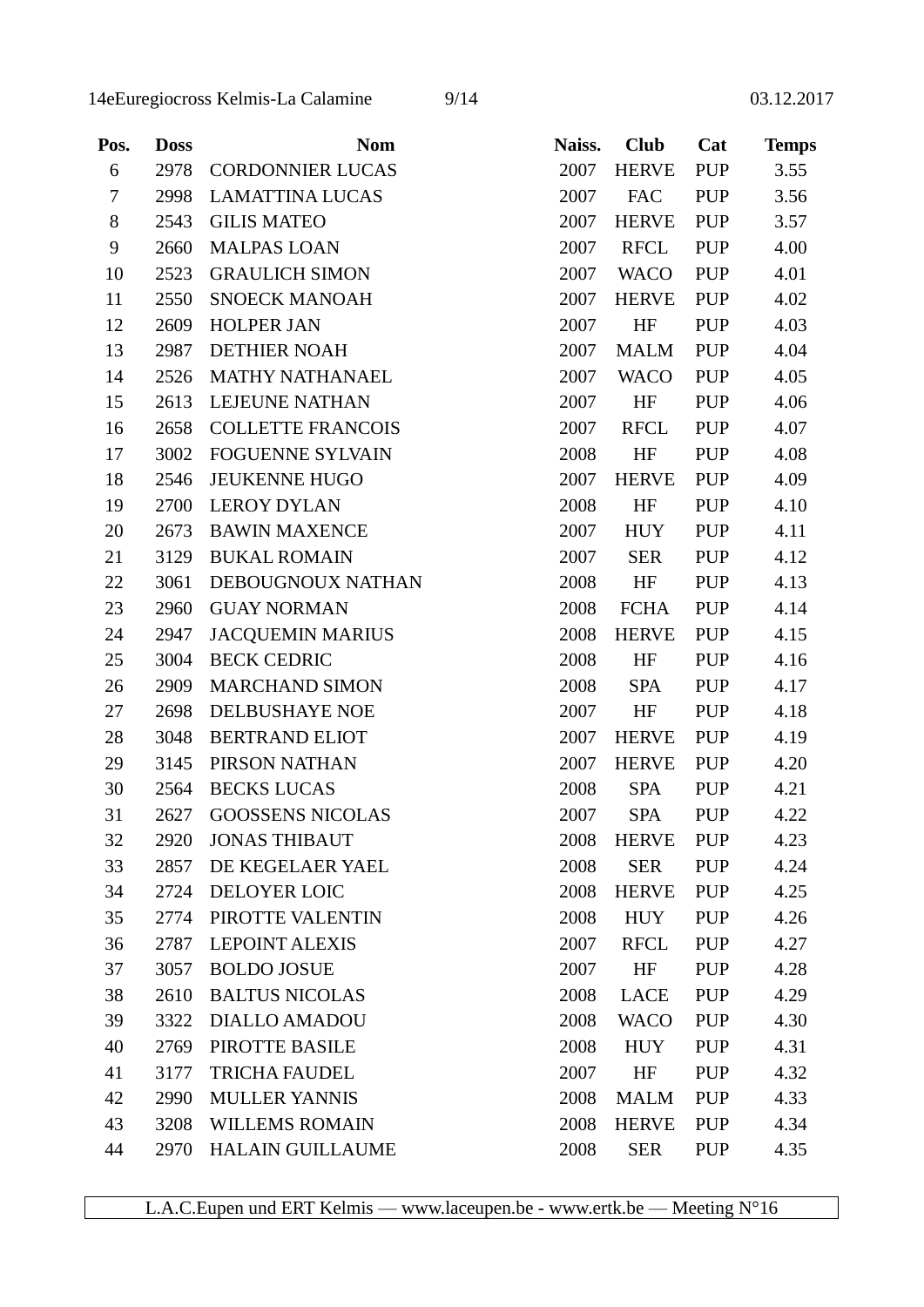| Pos. | <b>Doss</b> | <b>Nom</b>              | Naiss. | <b>Club</b>  | Cat        | <b>Temps</b> |
|------|-------------|-------------------------|--------|--------------|------------|--------------|
| 45   | 2513        | PROVOOST ALOYS          | 2007   | <b>HERVE</b> | <b>PUP</b> | 4.36         |
| 46   | 2640        | <b>SCHODER VIRGILE</b>  | 2008   | <b>FCHA</b>  | <b>PUP</b> | 4.37         |
| 47   | 2716        | <b>GEORGES LUCAS</b>    | 2008   | <b>RFCL</b>  | <b>PUP</b> | 4.38         |
| 48   | 2649        | <b>CHATELAIN LOIC</b>   | 2008   | <b>FCHA</b>  | <b>PUP</b> | 4.39         |
| 49   | 3073        | <b>HUPEZ NOLAN</b>      | 2008   | LACE         | <b>PUP</b> | 4.40         |
| 50   | 3184        | <b>SIMON BRUNO</b>      | 2008   | <b>SPA</b>   | <b>PUP</b> | 4.41         |
| 51   | 2855        | <b>EVRARD MAXENCE</b>   | 2008   | <b>SER</b>   | <b>PUP</b> | 4.42         |
| 52   | 2542        | <b>EK CHARLY</b>        | 2007   | <b>HERVE</b> | <b>PUP</b> | 4.43         |
| 53   | 2510        | ORTMANN MARVIN          | 2008   | LACE         | <b>PUP</b> | 4.44         |
| 54   | 2784        | <b>DELGES MANUEL</b>    | 2007   | <b>RFCL</b>  | <b>PUP</b> | 4.45         |
| 55   | 2514        | <b>CREPIN ARNO</b>      | 2007   | <b>HERVE</b> | <b>PUP</b> | 4.46         |
| 56   | 2701        | <b>MAGIS MAXIME</b>     | 2008   | HF           | <b>PUP</b> | 4.47         |
| 57   | 9860        | <b>GERARDY ETHEN</b>    | 2007   | <b>WACO</b>  | <b>PUP</b> | 4.48         |
| 58   | 3072        | <b>FAVRAY NOA</b>       | 2006   | <b>HERVE</b> | <b>PUP</b> | 4.49         |
| 59   | 2529        | THEITE MATHIAS          | 2008   | <b>WACO</b>  | <b>PUP</b> | 4.50         |
| 60   | 2532        | <b>WITTEMANS TIJL</b>   | 2008   | <b>WACO</b>  | <b>PUP</b> | 4.51         |
| 61   | 2699        | <b>FRAITURE CLEMENT</b> | 2008   | HF           | <b>PUP</b> | 4.55         |
| 62   | 2993        | <b>LHOIST ATHUR</b>     | 2008   | <b>MALM</b>  | <b>PUP</b> | 4.56         |
| 63   | 9856        | <b>BRUNINX TIMEO</b>    | 2008   |              | <b>PUP</b> | 4.57         |
| 64   | 2725        | DETREMBLEUR MATHYS      | 2008   | <b>HERVE</b> | <b>PUP</b> | 5.06         |

|                |             | 14h55 Filles-Mädchen<br><i><b>Minimes 05-06</b></i> |        |              |            | 1.300 m      |
|----------------|-------------|-----------------------------------------------------|--------|--------------|------------|--------------|
| Pos.           | <b>Doss</b> | <b>Nom</b>                                          | Naiss. | <b>Club</b>  | Cat        | <b>Temps</b> |
| -1             | 9090        | YLIEFF FANNY                                        | 2005   | HF           | <b>MIN</b> | 5.20         |
| $\overline{2}$ | 9051        | <b>MIESSEN LUCIE</b>                                | 2005   | <b>HUY</b>   | <b>MIN</b> | 5.22         |
| 3              | 8987        | <b>SECRETIN JULIETTE</b>                            | 2005   | <b>WACO</b>  | <b>MIN</b> | 5.23         |
| $\overline{4}$ | 8742        | <b>CAPPA ELIA</b>                                   | 2005   | <b>HERVE</b> | <b>MIN</b> | 5.24         |
| 5              | 9005        | POUSSART SARAH LINE                                 | 2005   | <b>SPA</b>   | <b>MIN</b> | 5.28         |
| 6              | 9014        | <b>DELHEZ JULIE</b>                                 | 2005   | <b>HERVE</b> | <b>MIN</b> | 5.29         |
| 7              | 8752        | <b>KOLL EMILIE</b>                                  | 2006   | <b>HERVE</b> | <b>MIN</b> | 5.31         |
| 8              | 8838        | <b>CAMBIER MANON</b>                                | 2005   | <b>FCHA</b>  | <b>MIN</b> | 5.32         |
| 9              | 8865        | <b>POSSEN CLARISSE</b>                              | 2005   | <b>RFCL</b>  | <b>MIN</b> | 5.35         |
| 10             | 8831        | <b>LONGUEVILLE ZOE</b>                              | 2005   | <b>FCHA</b>  | <b>MIN</b> | 5.37         |
| 11             | 8878        | <b>MAHIEU LOUISE</b>                                | 2006   | <b>FCHA</b>  | <b>MIN</b> | 5.38         |
| 12             | 9147        | <b>FLORKIN VICTORIA</b>                             | 2005   | <b>FCHA</b>  | <b>MIN</b> | 5.39         |
| 13             | 8823        | <b>SCHODER JEANNE</b>                               | 2006   | <b>FCHA</b>  | <b>MIN</b> | 5.42         |
| 14             | 8922        | <b>PAULY SHIREL</b>                                 | 2005   | <b>HF</b>    | <b>MIN</b> | 5.43         |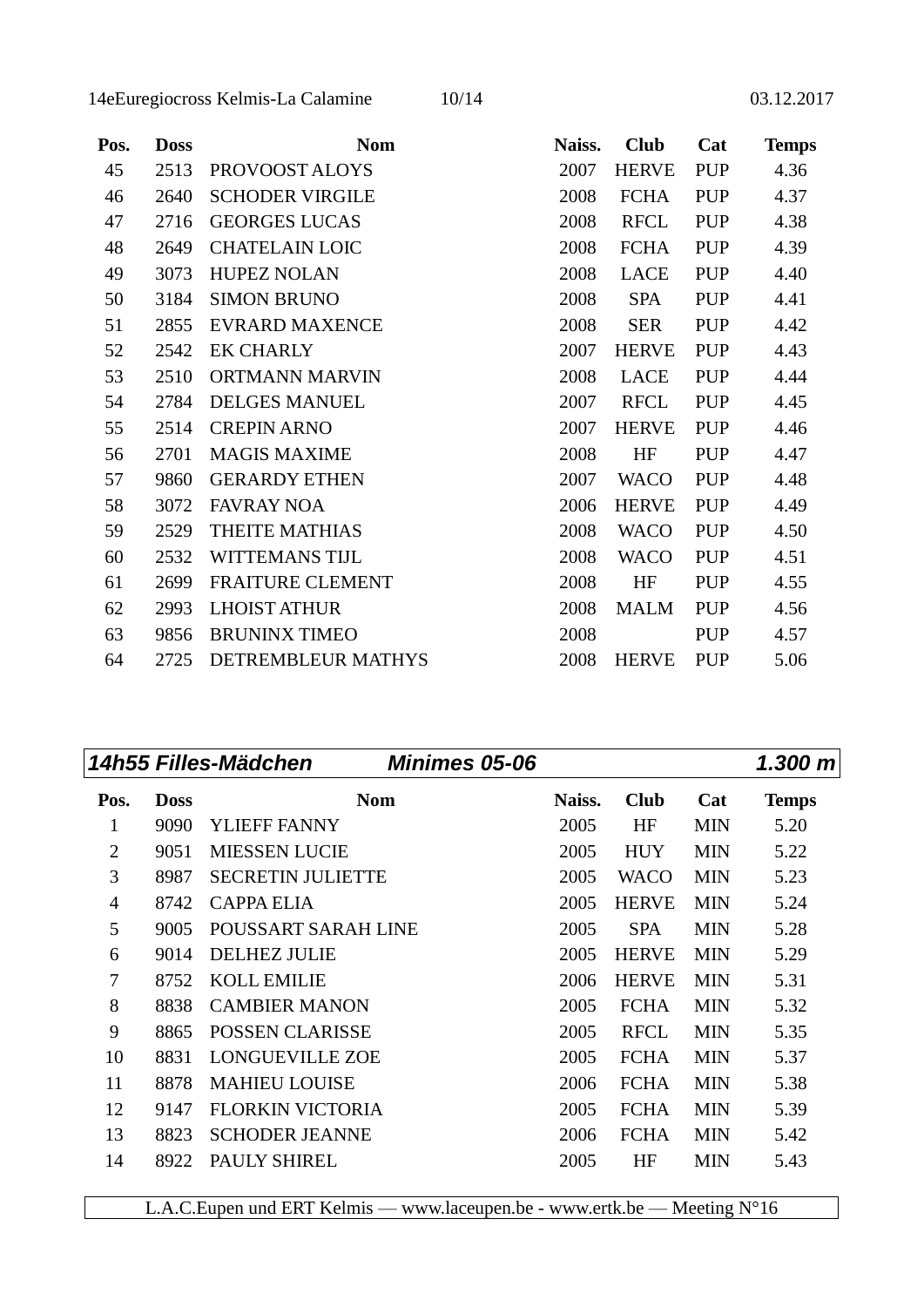| Pos. | <b>Doss</b> | <b>Nom</b>                 | Naiss. | <b>Club</b>  | Cat        | <b>Temps</b> |
|------|-------------|----------------------------|--------|--------------|------------|--------------|
| 15   | 8724        | <b>MANGON CELIA</b>        | 2005   | <b>WACO</b>  | <b>MIN</b> | 5.44         |
| 16   | 8812        | <b>BLAISE MANON</b>        | 2005   | HF           | <b>MIN</b> | 5.48         |
| 17   | 8835        | PLUMIER LUCIE              | 2005   | <b>FCHA</b>  | <b>MIN</b> | 5.53         |
| 18   | 9089        | <b>GROULARD CAMILLE</b>    | 2005   | HF           | <b>MIN</b> | 5.54         |
| 19   | 8866        | RAKIC EMMA                 | 2005   | <b>RFCL</b>  | <b>MIN</b> | 5.55         |
| 20   | 9115        | <b>GOMEZ LEA</b>           | 2005   | HF           | <b>MIN</b> | 5.57         |
| 21   | 8820        | <b>GOOSSENS EMMA</b>       | 2005   | <b>SPA</b>   | <b>MIN</b> | 5.58         |
| 22   | 8868        | <b>LEROY ERIKA</b>         | 2006   | HF           | <b>MIN</b> | 5.59         |
| 23   | 9334        | <b>LEGROS MANON</b>        | 2005   | HF           | <b>MIN</b> | 6.00         |
| 24   | 8842        | ELMEKKI SARAH              | 2005   | <b>RFCL</b>  | <b>MIN</b> | 6.01         |
| 25   | 8834        | <b>SERVAYE SACHA</b>       | 2005   | <b>FCHA</b>  | <b>MIN</b> | 6.02         |
| 26   | 8834        | <b>SCALAIS JULIE</b>       | 2006   | <b>FCHA</b>  | <b>MIN</b> | 6.03         |
| 27   | 9006        | <b>WANSART THEA</b>        | 2005   | <b>SPA</b>   | <b>MIN</b> | 6.04         |
| 28   | 8843        | HANSSEN ELOISE             | 2005   | <b>RFCL</b>  | <b>MIN</b> | 6.05         |
| 29   | 9069        | <b>MARCHAL ERYN</b>        | 2005   | <b>HUY</b>   | <b>MIN</b> | 6.06         |
| 30   | 9479        | <b>LEFORT PAULINE</b>      | 2006   | <b>RFCL</b>  | <b>MIN</b> | 6.07         |
| 31   | 9008        | <b>SIMONIS AGATHE</b>      | 2005   | <b>HERVE</b> | <b>MIN</b> | 6.08         |
| 32   | 9267        | <b>SCHRYNEN CHLOE</b>      | 2005   | <b>WACO</b>  | <b>MIN</b> | 6.11         |
| 33   | 8743        | <b>CHARLIER EMILIE</b>     | 2005   | <b>HERVE</b> | <b>MIN</b> | 6.16         |
| 34   | 9133        | <b>BONIVER CHARLOTTE</b>   | 2006   | HF           | <b>MIN</b> | 6.26         |
| 35   | 8718        | HERVERS ANNE LAURE         | 2005   | <b>HERVE</b> | <b>MIN</b> | 6.28         |
| 36   | 9104        | <b>HAMERS COLINE</b>       | 2006   | <b>HERVE</b> | <b>MIN</b> | 6.31         |
| 37   | 9086        | <b>BEKAERT FLAVIE</b>      | 2005   | HF           | <b>MIN</b> | 6.40         |
| 38   | 8728        | <b>WITTEMANS INGE</b>      | 2006   | <b>WACO</b>  | <b>MIN</b> | 6.43         |
| 39   | 9145        | <b>GARNIER VICTORIA</b>    | 2006   | <b>HERVE</b> | <b>MIN</b> | 6.46         |
| 40   | 9850        | <b>MARCIA MAYA</b>         | 2006   | <b>ERTK</b>  | <b>MIN</b> | 6.50         |
| 41   | 8813        | <b>HEINEN LENA</b>         | 2006   | HF           | <b>MIN</b> | 7.14         |
| 42   | 8840        | <b>ALPESSE BLANDINE</b>    | 2006   | <b>FCHA</b>  | <b>MIN</b> | 7.44         |
| 43   | 9859        | <b>CHRISTOPHE JULIETTE</b> | 2006   | <b>FCHA</b>  | <b>MIN</b> | 7.52         |
| 44   | 9849        | PEIS EMMA                  | 2006   | <b>ERTK</b>  | <b>MIN</b> | 7.57         |

|      |             | 15h05 Garçons-Jungen | <b>Minimes 05-06</b> |        |             |            | 1.300 m      |
|------|-------------|----------------------|----------------------|--------|-------------|------------|--------------|
| Pos. | <b>Doss</b> | <b>Nom</b>           |                      | Naiss. | <b>Club</b> | Cat        | <b>Temps</b> |
|      | 6276        | BALLMANN ROBIN       |                      | 2005   | HF          | MIN        | 4.59         |
| ∍    | 6061        | PIROTTE CLEMENT      |                      | 2005   | <b>HUY</b>  | <b>MIN</b> | 5.01         |
|      | 5812        | <b>BREVERS ROBIN</b> |                      | 2005   | <b>WACO</b> | МN         | 5.02         |
| 4    | 5918        | <b>MEIERS MATHIS</b> |                      | 2005   | HF          | MIN        | 5.03         |
|      |             |                      |                      |        |             |            |              |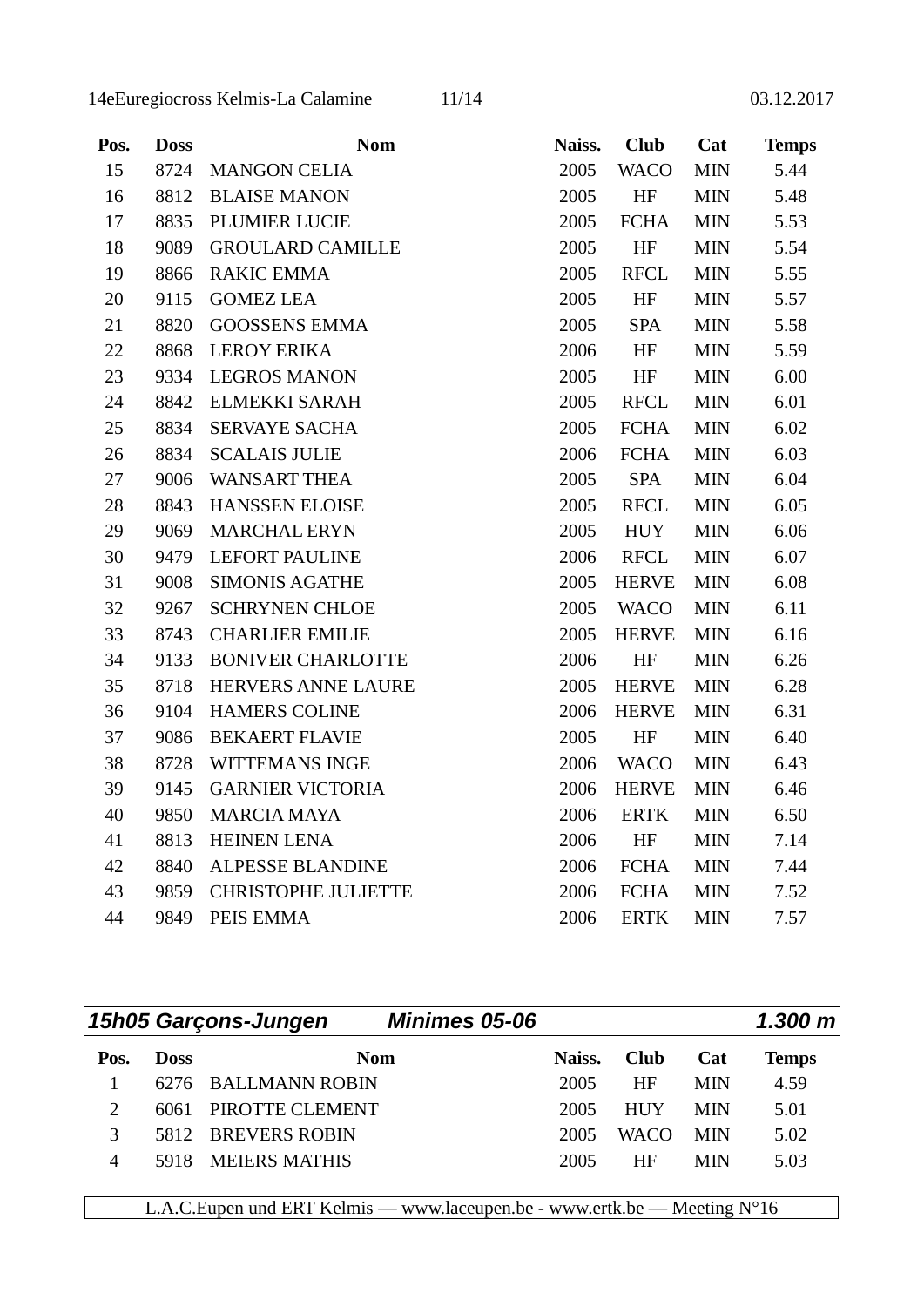| Pos.         | <b>Doss</b> | <b>Nom</b>                  | Naiss. | <b>Club</b>  | Cat        | <b>Temps</b> |
|--------------|-------------|-----------------------------|--------|--------------|------------|--------------|
| 5            | 5950        | <b>ALPESSE NICOLAS</b>      | 2006   | <b>FCHA</b>  | <b>MIN</b> | 5.05         |
| 6            | 6070        | <b>CORTES LECLOU AMADEO</b> | 2006   | <b>RFCL</b>  | <b>MIN</b> | 5.09         |
| $\tau$       | 5996        | <b>KALIN LIONEL</b>         | 2005   | HF           | <b>MIN</b> | 5.13         |
| $8\,$        | 6454        | VELASQUEZ SAEZ TANGUAY      | 2006   | <b>FAC</b>   | <b>MIN</b> | 5.16         |
| $\mathbf{9}$ | 6278        | PIETTE TOM                  | 2006   | HF           | <b>MIN</b> | 5.17         |
| 10           | 6313        | <b>BROUWIER MATHIS</b>      | 2006   | <b>HERVE</b> | <b>MIN</b> | 5.19         |
| 11           | 5885        | <b>GEADA DA SILVA ANDRE</b> | 2005   | <b>WACO</b>  | <b>MIN</b> | 5.20         |
| 12           | 5816        | <b>FADDA ALEXIS</b>         | 2005   | <b>WACO</b>  | <b>MIN</b> | 5.21         |
| 13           | 6071        | <b>DUCHESNE THOMAS</b>      | 2006   | RFCL         | <b>MIN</b> | 5.22         |
| 14           | 6056        | <b>MICHOTTE BRUNO</b>       | 2006   | <b>HUY</b>   | <b>MIN</b> | 5.23         |
| 15           | 9862        | MARECHAL GILLES             | 2006   |              | <b>MIN</b> | 5.27         |
| 16           | 6437        | <b>BURLET MATIS</b>         | 2006   | <b>FCHA</b>  | <b>MIN</b> | 5.31         |
| 17           | 5939        | <b>GRANDJEAN JOSHUA</b>     | 2005   | <b>RFCL</b>  | <b>MIN</b> | 5.32         |
| 18           | 6305        | <b>DELSEMME MATEO</b>       | 2005   | HF           | <b>MIN</b> | 5.33         |
| 19           | 5915        | <b>GEORGE JULIEN</b>        | 2005   | HF           | <b>MIN</b> | 5.34         |
| 20           | 5993        | <b>DELBUSHAVE ETHAN</b>     | 2005   | HF           | <b>MIN</b> | 5.35         |
| 21           | 5817        | FROIDMONT ANTONIN           | 2006   | <b>WACO</b>  | <b>MIN</b> | 5.36         |
| 22           | 5917        | <b>MAGIS ANTOINE</b>        | 2005   | HF           | <b>MIN</b> | 5.37         |
| 23           | 6307        | KROUTH LUDOVIC              | 2005   | HF           | <b>MIN</b> | 5.42         |
| 24           | 6342        | <b>DEMARCHE LUCAS</b>       | 2005   | <b>RFCL</b>  | <b>MIN</b> | 5.43         |
| 25           | 6494        | <b>NIJSSEN GORIK</b>        | 2006   | <b>WACO</b>  | <b>MIN</b> | 5.44         |
| 26           | 5949        | <b>DESMEDT LUCIEN</b>       | 2005   | <b>FCHA</b>  | <b>MIN</b> | 5.46         |
| 27           | 5926        | <b>GARSOUX CLEMENT</b>      | 2006   | <b>SPA</b>   | <b>MIN</b> | 5.47         |
| 28           | 5920        | <b>BONHOMME HUGO</b>        | 2006   | <b>RFCL</b>  | <b>MIN</b> | 5.48         |
| 29           | 6162        | <b>BOLLAND HUGUES</b>       | 2005   | <b>RFCL</b>  | <b>MIN</b> | 5.54         |
| 30           | 6544        | <b>REUL LOUIS</b>           | 2006   | HF           | <b>MIN</b> | 5.55         |
| 31           | 6215        | <b>MARAIS NICOLAS</b>       | 2005   | <b>SER</b>   | <b>MIN</b> | 5.56         |
| 32           | 5992        | DELBUSHAYE MATEO            | 2005   | HF           | <b>MIN</b> | 5.59         |
| 33           | 6306        | <b>RENSONNET SAMUEL</b>     | 2006   | HF           | <b>MIN</b> | 6.02         |
| 34           | 5994        | <b>DUVIVIER ALEX</b>        | 2006   | HF           | <b>MIN</b> | 6.03         |
| 35           | 6166        | <b>JONAS QUENTIN</b>        | 2005   | <b>HERVE</b> | <b>MIN</b> | 6.04         |
| 36           | 6062        | <b>CREMASCO MATTEO</b>      | 2006   | <b>WACO</b>  | <b>MIN</b> | 6.06         |
| 37           | 6074        | VANGEENBERGEN BASTIEN       | 2006   | <b>RFCL</b>  | <b>MIN</b> | 6.07         |
| 38           | 5824        | <b>MINGIEDI YAEL</b>        | 2006   | <b>WACO</b>  | <b>MIN</b> | 6.08         |
| 39           | 5940        | <b>CRAUWELS LOUIS</b>       | 2005   | <b>RFCL</b>  | <b>MIN</b> | 6.09         |
| 40           | 5843        | PASTERGER LOIC              | 2006   | <b>HERVE</b> | <b>MIN</b> | 6.13         |
| 41           | 6057        | <b>KUCKART FELIX</b>        | 2005   | LACE         | <b>MIN</b> | 6.15         |
| 42           | 5807        | <b>BOUS XAVIER</b>          | 2006   | LACE         | <b>MIN</b> | 6.16         |
| 43           |             | 5820 NICOLAS JORDAN         | 2006   | <b>WACO</b>  | <b>MIN</b> | 6.22         |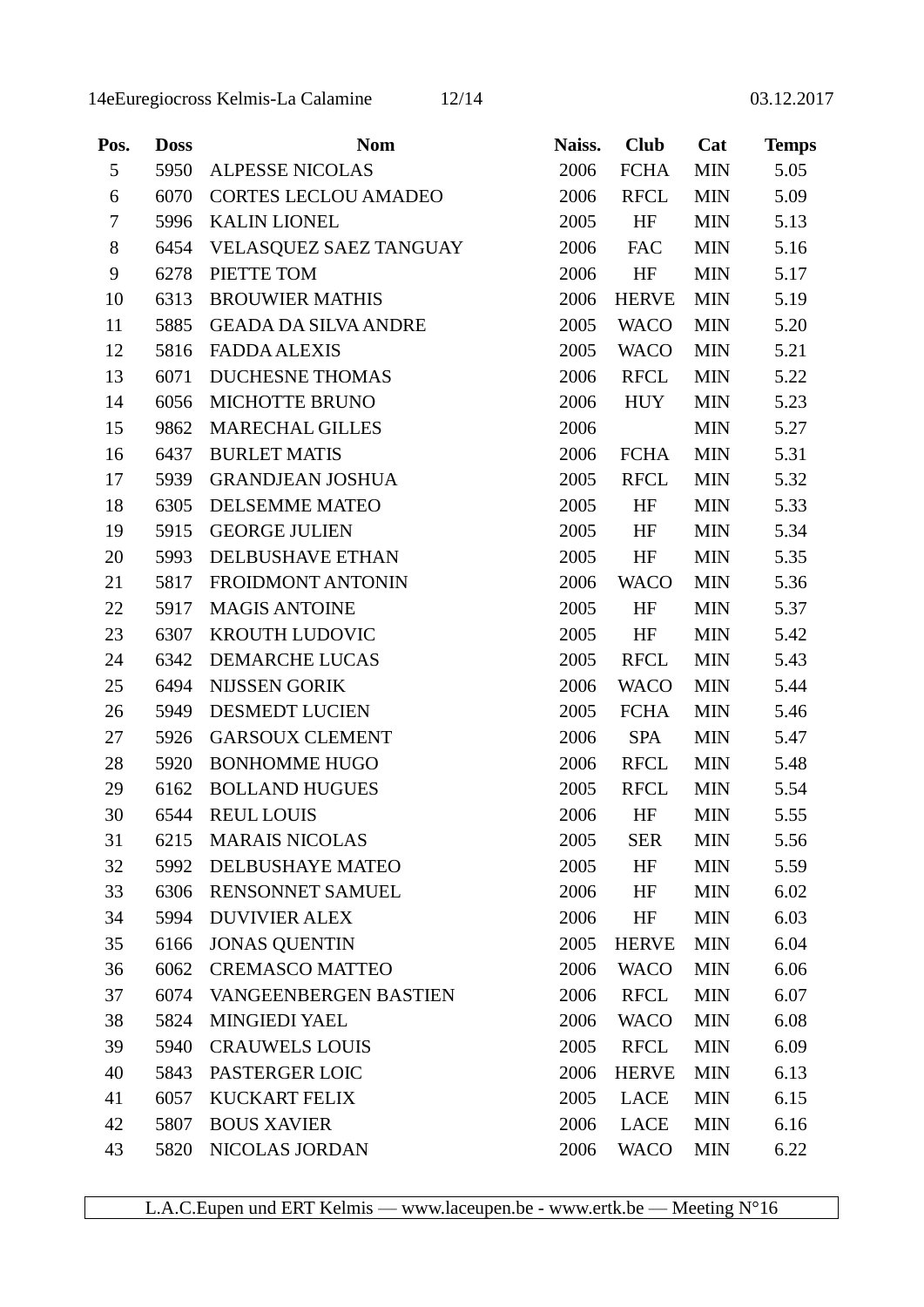14eEuregiocross Kelmis-La Calamine 13/14 03.12.2017

|    | Pos. Doss | <b>Nom</b>           | Naiss. Club Cat     | <b>Temps</b> |
|----|-----------|----------------------|---------------------|--------------|
|    |           | 44 5842 MONSEZ LUCAS | 2005 HERVE MIN 6.31 |              |
| 45 |           | 5841 MONSEZ BASTIEN  | 2005 HERVE MIN 7.12 |              |

|      |      | 15h15 Hommes-Männer<br><b>Juniors 99-00</b> |      |                 | 6.750 m      |
|------|------|---------------------------------------------|------|-----------------|--------------|
| Pos. | Doss | <b>Nom</b>                                  |      | Naiss. Club Cat | <b>Temps</b> |
|      |      | 0648 FAUCONNIER SEBASTIEN                   | 2000 | RECL IUN        | 26.21        |
|      |      | 0617 RONDAL BENJAMIN                        |      | 2000 HERVE JUN  | 27.44        |

|                |             | 15h15 Hommes-Männer<br>Seniors 84-98 |        |                  |            | 6.750 m      |
|----------------|-------------|--------------------------------------|--------|------------------|------------|--------------|
| Pos.           | <b>Doss</b> | <b>Nom</b>                           | Naiss. | <b>Club</b>      | Cat        | <b>Temps</b> |
| 1              | 2959        | <b>REMACLE OLIVIER</b>               | 1987   | <b>HERVE</b>     | <b>SEN</b> | 24.41        |
| $\overline{2}$ | 9863        | <b>TERRITO JOAKIM</b>                | 1992   | <b>NEWT</b><br>R | <b>SEN</b> | 24.53        |
| 3              | 3139        | <b>GILLET GEOFFRAY</b>               | 1987   | <b>WACO</b>      | <b>SEN</b> | 25.15        |
| 4              | 2667        | <b>DETHIER JULIEN</b>                | 1992   | <b>HERVE</b>     | <b>SEN</b> | 26.06        |
| 5              | 2847        | <b>CHEDDAD MOURAD</b>                | 1995   | <b>RFCL</b>      | <b>SEN</b> | 27.12        |
| 6              | 9861        | <b>DEHIN REGINALD</b>                | 1989   |                  | <b>SEN</b> | 27.25        |
| 7              | 2918        | PIRARD LOGAN                         | 1992   | <b>HF</b>        | <b>SEN</b> | 27.45        |
| 8              | 2931        | <b>FLORESCU DAN ALEXANDRE</b>        | 1993   | <b>SER</b>       | <b>SEN</b> | 27.52        |
| 9              | 9865        | <b>LEJOLY PIERRE</b>                 | 1992   | <b>MALM</b>      | <b>SEN</b> | 28.52        |
| 10             | 3209        | DELBECQ SALOMON                      | 1985   | <b>SER</b>       | <b>SEN</b> | 31.19        |
|                |             |                                      |        |                  |            |              |

|                |             | 15h15 Hommes-Männer<br>Masters < 83 |        |              |            | 6.750 m      |
|----------------|-------------|-------------------------------------|--------|--------------|------------|--------------|
| Pos.           | <b>Doss</b> | <b>Nom</b>                          | Naiss. | <b>Club</b>  | Cat        | <b>Temps</b> |
|                | 7362        | DEBOUGNOUX CLAUDY                   | 1978   | <b>HF</b>    | <b>MAS</b> | 26.30        |
| $\overline{2}$ | 9846        | <b>HACKENS YANNICK</b>              | 1970   |              | <b>MAS</b> | 29.36        |
| 3              | 7147        | <b>DORTHU OLIVIER</b>               | 1972   | <b>HERVE</b> | <b>MAS</b> | 29.36        |
| $\overline{4}$ | 6731        | <b>MATHY DOMINIQUE</b>              | 1957   | <b>HUY</b>   | <b>MAS</b> | 29.42        |
| 5              | 6490        | <b>WITTEMANS FREEK</b>              | 1980   | <b>WACO</b>  | <b>MAS</b> | 29.55        |
| 6              | 6784        | <b>THOMASSIN THIBAUT</b>            | 1981   | <b>SER</b>   | <b>MAS</b> | 30.14        |
| 7              | 7215        | VAN KERHOVEN GEERT                  | 1976   | <b>LACE</b>  | <b>MAS</b> | 30.47        |
| 8              | 7168        | <b>D'AVELINO MICHAEL</b>            | 1971   | <b>SER</b>   | <b>MAS</b> | 30.58        |
|                |             |                                     |        |              |            |              |